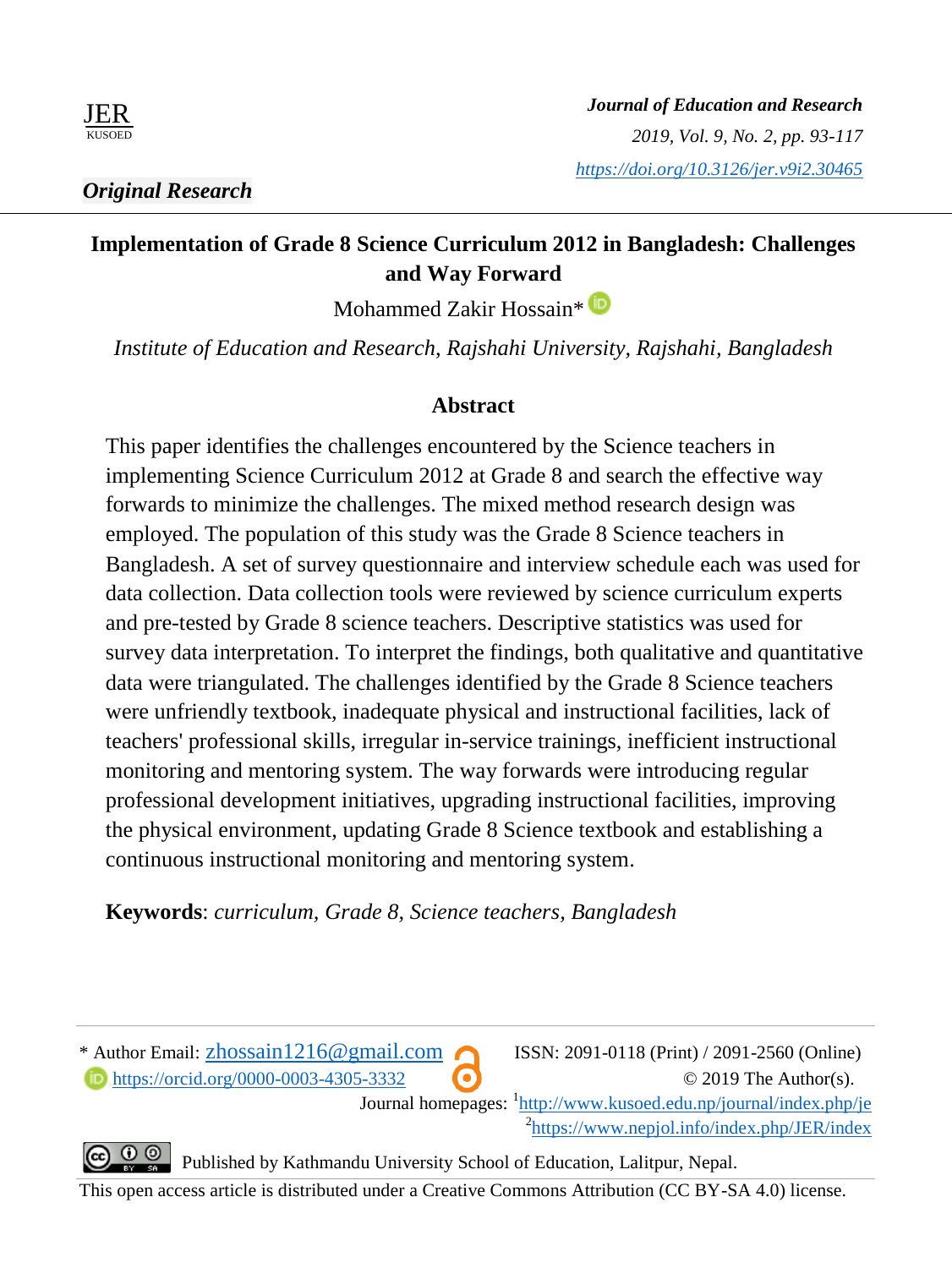### **Introduction**

The curriculum implementation process involves helping the learner to acquire knowledge and experience. Mkpa (2007) describes the concept of curriculum implementation as the actual engagement of learners with planned learning opportunities. Therefore, putting the curriculum into operation requires an implementing agent and teacher is the agent in the curriculum implementation. In Labane's (2009) words, curriculum implementation is the task of translating the curriculum document into the actual teaching-learning process where the combined efforts of the students, teachers and others concerned is crucial. In fact, curriculum implementation requires a change in their beliefs, teaching approach and use of materials (Fullan, 2007). As such, there is a constant negation and renegotiation in the curriculum implementation process between the teachers and students (Ogar & Opoh, 2015). It also incorporates the use of physical facilities, instructional facilities and the adoption of appropriate pedagogical strategies and methods. Science laboratory is central to scientific instruction, and it forms an essential component of science education. It is where various kinds of practical work are carried out by students under the guidance of their teachers.

Successful implementation of the curriculum heavily depends on the readiness of teachers as well as schools (Remillard, 1999). Moreover, teachers are the key personnel in implementing the curriculum for larger student support (Lassa, 2007). Similarly, the role of instructional facilities is equally significant for an effective learning environment in schools (Ahmadi & Lukman, 2015). Therefore, teachers should be able to understand the changes in the curriculum as well as to adjust the teaching learning environment so as to fully implement the curriculum (Zanzali, 2003). However, teacher transformation, especially their readiness and preparedness for effective curriculum implementation in a changed context, is still a tough job in most of the developing countries (Dhakal, 2017). For successful achievement of academic performance in schools, there is a need to provide key physical infrastructure which includes: school library, classrooms and various types of solid waste disposal (Ahmadi & Lukman, 2015). Chaney and Lewis (2007) also observed that infrastructural facilities, scientific equipment and tools are essential for implementing the curriculum effectively. Moreover, socio-economic, political, cultural and technological background of a society also impacts the quality of curriculum implementation (Ogar & Opoh, 2015).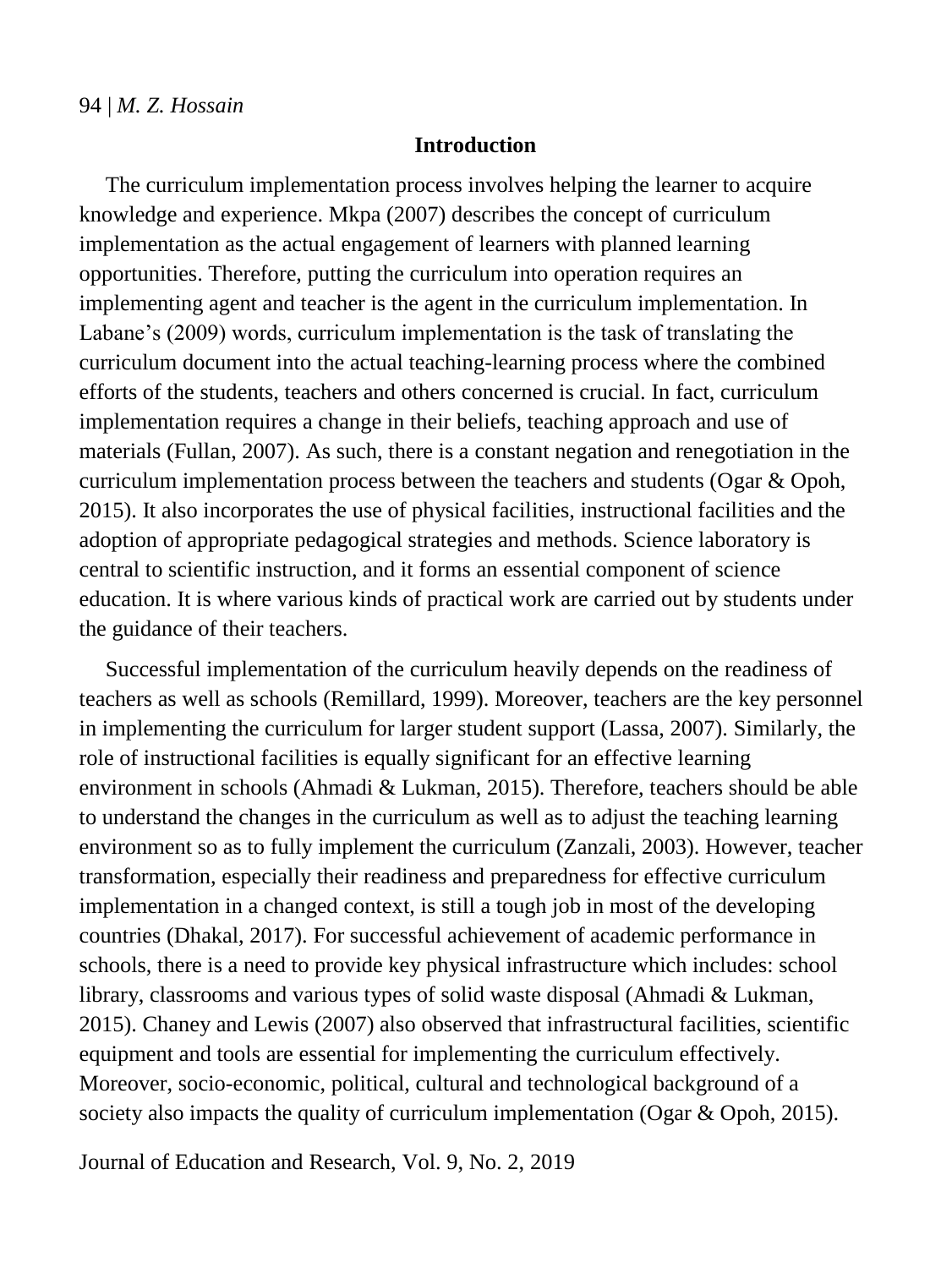Therefore, the larger society will have a significant impact on the entire schooling process, including the curriculum implementation.

Significant advances have been achieved in recent years in the provision of secondary education in Bangladesh. The success rate of this education, especially in school enrolment, reduction of gender parity and in public examination, is very much remarkable. But the standard of science education in Bangladesh is not satisfactory (Hossain, 2015). The situation of science education in secondary schools in Bangladesh is a big concern to all, including the government and society at large. As such, eminent scientists and science educators are worried that science is losing its appeal in an alarming shift of choice. Among several factors contributing to the qualitative and quantitative decline in science education, weak curriculum and textbooks, feeble teaching and assessment methods, lack of adequately trained teachers and laboratory facilities, poor salaries of the teachers, and students' sliding interest are cited the main reasons (Hossain, 2000). As a consequence, as Chowdhury (2009) mentioned, the situation of science teaching in schools and colleges in Bangladesh is far from satisfactory.

An evaluation study of 1995 Science Curriculum revealed that the curriculum was not implemented as it was intended (National Curriculum and Textbook Board, 2010). This study revealed that teachers were not aware of the curriculum, and most of them did not use the curriculum in classroom practice. This study identified large class size, an excess class load of teachers, shortage of classrooms and laboratories, inadequate supply of teaching aids and science instruments, inappropriate classroom space and furniture, lack of teachers' professional skills as the major challenges for implementing science curriculum (NCTB 2010). Bangladesh revised its National Curriculum 1995 and introduced the National Curriculum 2012 in 2013. In this direction, the Ministry of Education in Bangladesh has also arranged two in-service trainings, namely Curriculum Dissemination Training (CDT) and Practical Science Teaching (PST) training, for enhancing teachers' competences. Secondary Education Sector Investment Program supplied scientific instruments to all secondary schools 9n Bangladesh (Ministry of Education, 2016). Against this background, this study attempt to document whether the limitations of instructional facilities and physical facilities mentioned above are still tenable in secondary schools in Bangladesh. The specific objectives of this study are a) to identify the challenges encountered by the Science teachers in implementing Science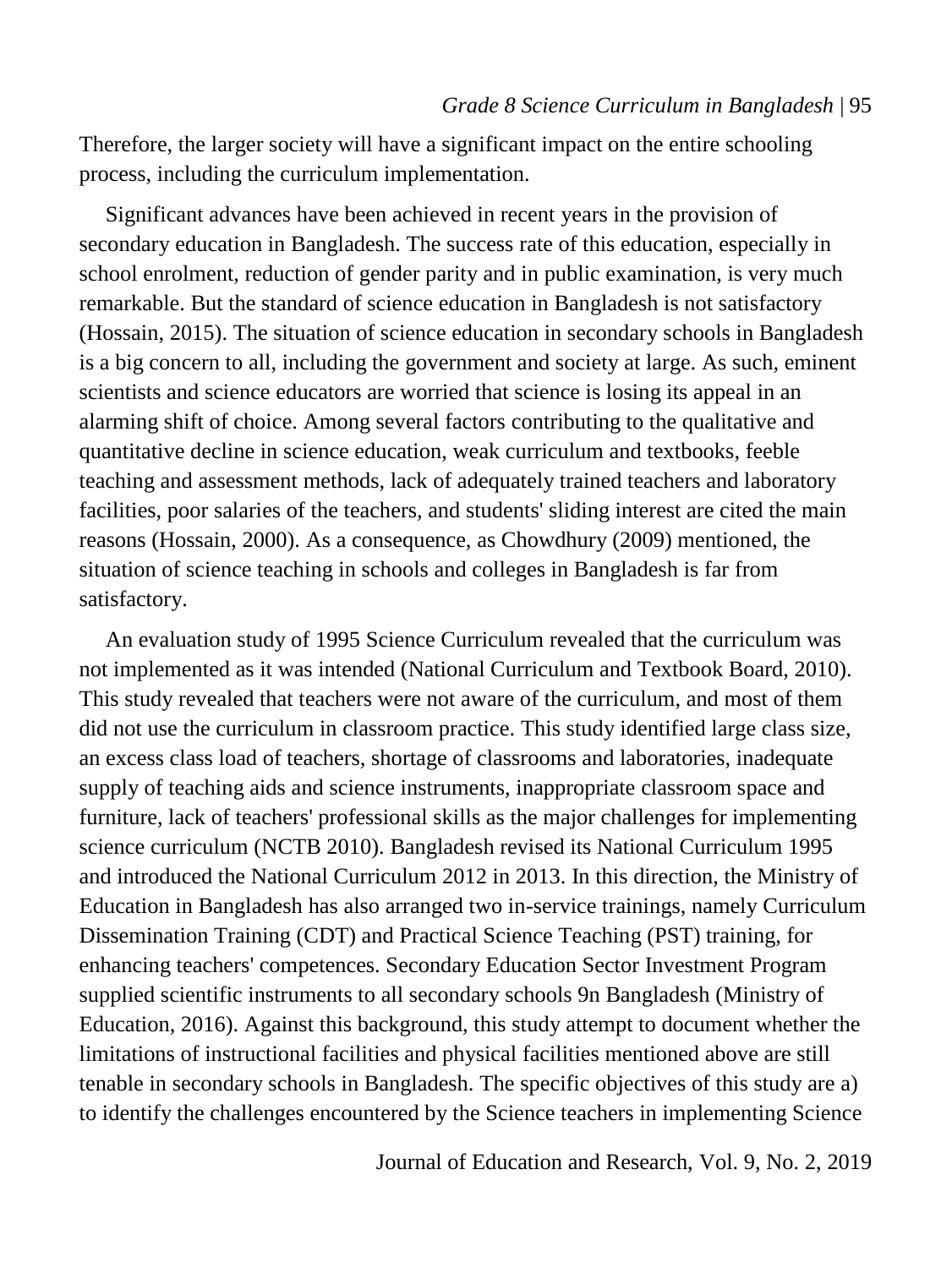Curriculum 2012 at Grade 8; and b) to search for effective ways to overcome the challenges. In the following section, I outline the theoretical framework of this study.

# **Theoretical Framework of the Study**

This study was guided by TIMSS (Trends in International Mathematics and Science Study) framework for curriculum analysis which has been used internationally (Robitaille et al., 1993; Valverde, Bianchi, Wolfe, Schmidt, & Houang, 2002). The TIMSS framework is based on a model of curriculum that has three components: the intended curriculum, the implemented curriculum and the attained/achieved curriculum as in Figure 1 (Mullis & Martin, 2013).





In this model (Figure 1), the intended curriculum is at the educational system level. The implemented curriculum is made up of what is actually taught in the classroom, who teaches the curriculum, and how it is taught. The attained curriculum is at the student level, and according to the TIMSS includes what students have learned, and their attitudes towards mathematics and science (Mullis  $\&$  Martin, 2013). This study concentrated only on the second component. According to TIMSS framework, the teacher is the key agent of curriculum implementation, and these teachers need adequate instructional and physical support for proper implementation of the curriculum.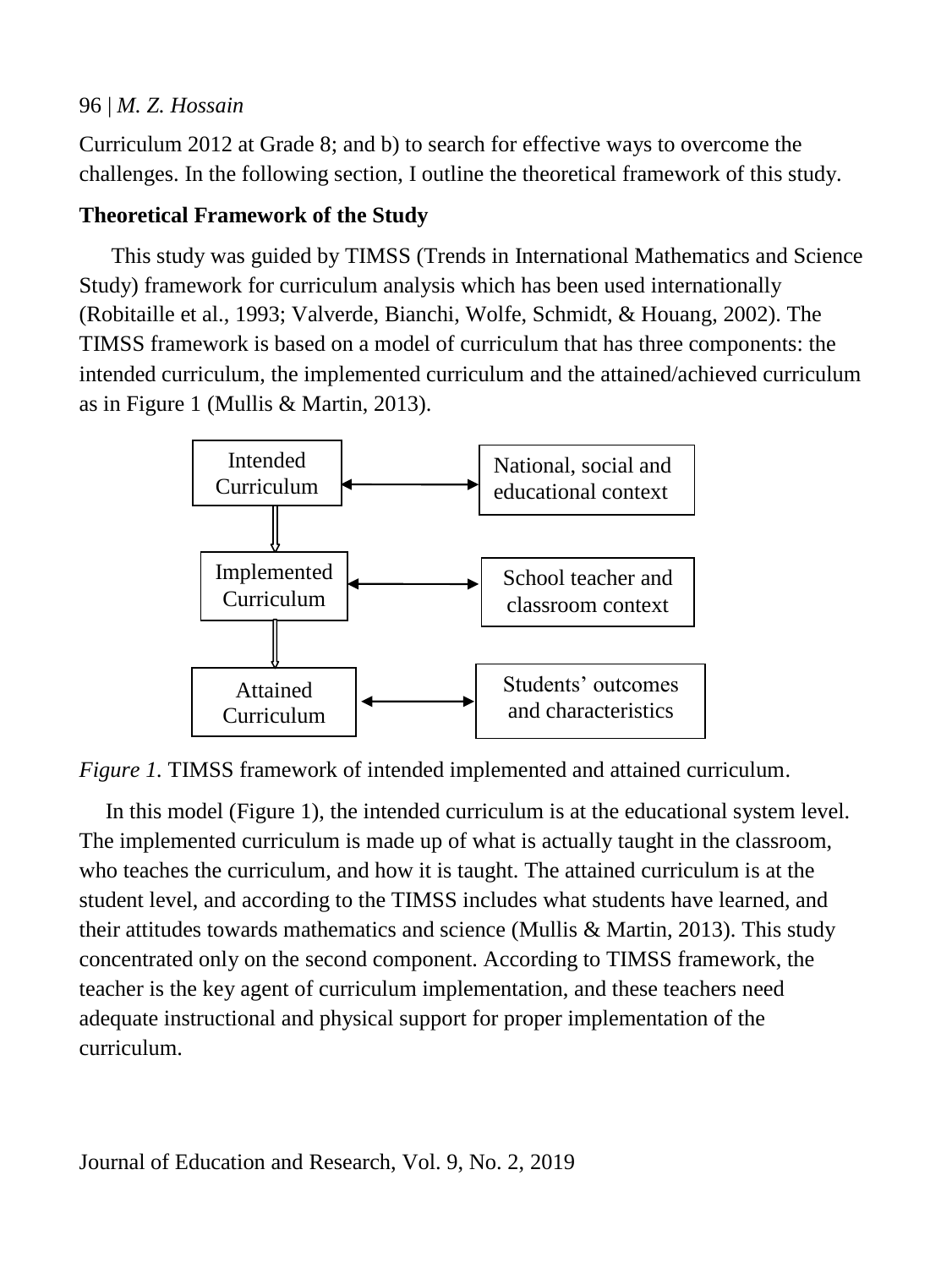## **Methods**

Considering the nature of the research problem, I have adopted a mixed-methods approach in this study. The reason for choosing a mix-methods approach is that it provides rich and comprehensive data because data from one source could enhance, elaborate or complement data from the other source (Biesta, 2012; Creswell, 2005).

# **Population and Unit of the Study**

There are 20465 secondary schools in Bangladesh (Bangladesh Bureau of Educational Information and Statistics, 2018) and the population of this study included Grade 8 Science teachers. The study unit was the Grade 8 Science teachers under the selected schools. For this study, secondary schools were identified in terms of their locations (urban and rural) and financial types [Government (Govt.) schools, MPO schools (Government-aided) and Self-Financed (SF) schools].

## **Sampling Techniques and Sample Size**

In Bangladesh, there are 64 districts under eight divisional administrative units. For the survey, 32 districts, 4 from each divisional unit, were selected by using simple random sampling techniques. 320 survey schools were selected by taking 10 schools from each of 32 districts by using stratified random sampling techniques. For the interview, eight districts and 24 interview schools were selected by taking three schools from each of eight districts under eight divisional units by using the purposive random sampling techniques. One Grade 8 science teacher was selected by Head teachers for survey and interview from each of the research schools. The total sample size of this study was 344 (survey 320 & Interview 24).

## **Data Collection Strategies**

The key data collection tools in this study included survey questionnaire and interview schedule. Thus, I administered the survey questionnaire to collect quantitative data, whereas I employed interview technique to generate qualitative data. Along the following paragraphs, I have described the process of conducting the survey and the interview with my participants.

**Survey.** The questionnaire was used to collect survey data. Survey questionnaire constitutes an important and popular technique that is widely used to study the attitudes, opinions, perceptions and preferences in the field of educational research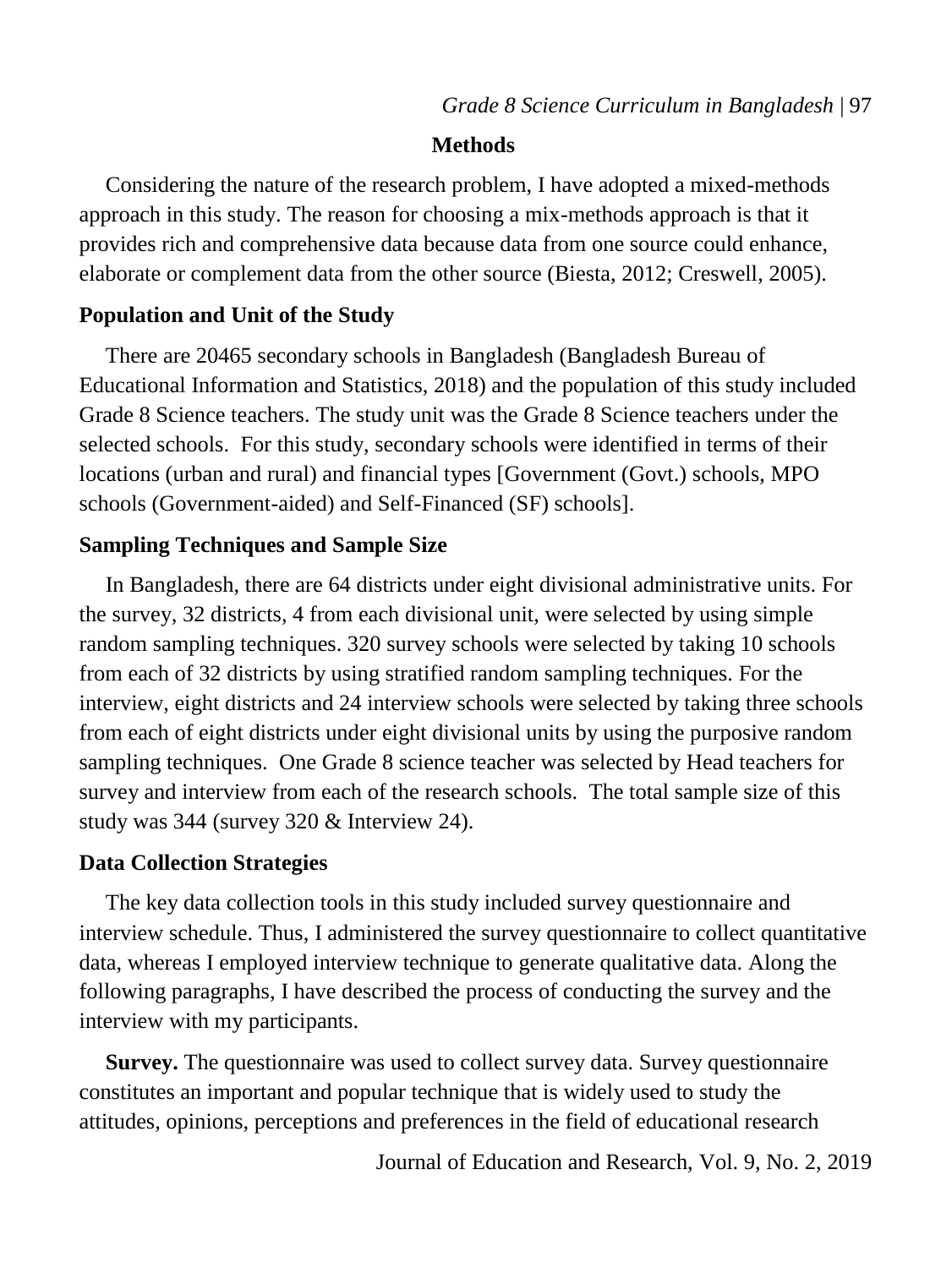(Dörnyei, 2007). Creswell (2009) described questionnaires as: "The questionnaire is an important instrument of research, a tool for data collection. It is considered a set of questions arranged in a certain order and constructed according to specially selected rules". Questionnaires may give three types of data about respondents, which are: 1. Factual 2. Behavioural and 3. Attitudinal (Creswell, 2009). The survey questionnaire included three sections. First sections included a checklist to collect teachers background information, the second section was a 5-point Likert scale to identify the challenges faced by Grade 8 Science teachers, and the third section was an open invitation for way forwards to overcome the challenges. The survey questionnaire was sent to the respective head teacher through government postal service along with the permission letter obtained from the Directorate of Secondary and Higher Education.

The return rate of the survey questionnaire was found satisfactory. A total of 302 out of 320 participants responded to the questionnaire, giving a return rate of 94.38%. Only 18 questionnaires were excluded, as they were not returned. The missing questionnaires (18) all belonged to rural teachers.

**Interview.** A semi-structured interview schedule was used in this study. Dörnyei (2007) and Talmy (2010) argue that interviews are one method most often used as a means of obtaining in-depth information about a participant's experiences, attitudes, perceptions, beliefs, thoughts, knowledge, and feelings of a problem being researched. Since the aim of this study is to identify the challenges and the way forwards to overcome the challenges, adopting the interview method as a means of data generation, as it allows to enter into the inner world of the teachers and to gain a better understanding of their perspectives (Johnson & Christensen, 2008). The interview schedule included three sections. Section one included teachers background information, section two identified the challenges encountered by Grade 8 Science teachers, and section 3 recommended the ways to meet the challenges. All the interviews started in local language Bangla. Common and familiar English words were used when teachers felt a need for clarification or elaboration or expression for making a clear understanding of the questions to teachers.

# **Piloting Study and Tool Validation**

Piloting the instruments for data collection is of critical importance to ensure that the items are not ambiguous, confusing or poorly prepared (Wiersma & Jurs, 2009). A pilot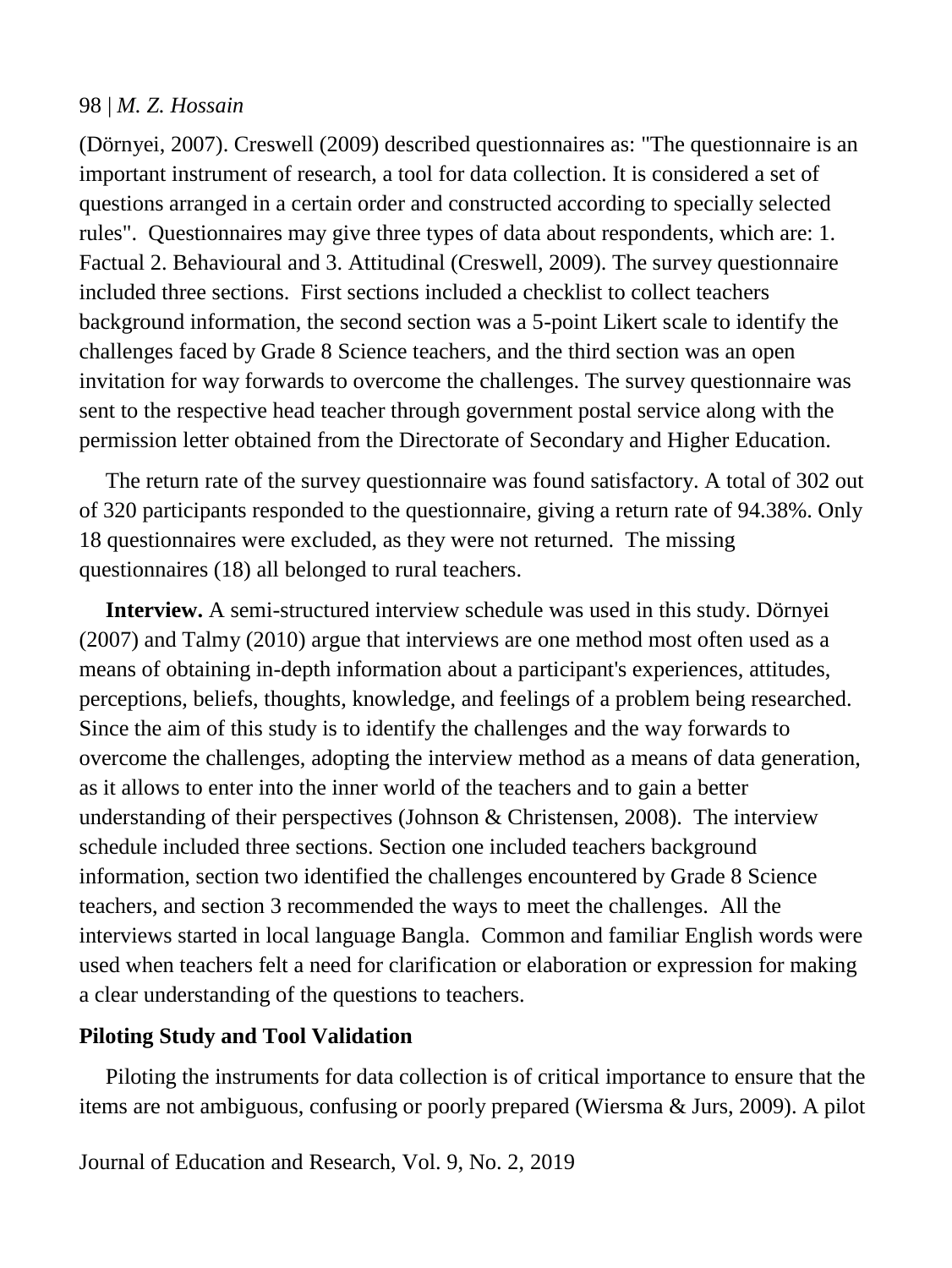study is conducted sometime prior to the main study to refine the techniques and tools a researcher plans to use (Ashley, 2012). In this study, the pilot study aimed at ensuring the comprehensibility of the tools so that teachers would have no difficulty understanding them. The study instruments were reviewed by three curriculum experts who were involved in developing the Grade 8 science curriculum. Then the instruments were pre-tested with five Grade 8 Science teachers (3 rural and 2 urban). The piloting of the questionnaires helped to remove the ambiguities in the questionnaire and also to identify omissions, redundancy and irrelevance of the items. The pilot study suggested that an average of 30 minutes would be required for the completion of the questionnaire and an average of 45 minutes would be required for completing the interview.

#### **Data Analyses and Interpretation**

In order to accommodate the large volume of data generated by the survey questionnaire, spreadsheets were developed using statistical package for social science (SPSS) version 21. The quantitative data were classified and tabulated according to the theme approach as drawn from the objectives of the study. The quantitative analysis focused on providing descriptive statistics and establishing statistically significant relationships between the variables. The t-test was used to compare the opinions of rural and urban teachers in order to determine the significant difference that existed between their mean scores. On the other hand, ANOVA was used to compare the opinion of the Govt., MPO and SF teachers to determine the significant difference that existed between their mean scores. These data were then converted to frequencies that were used to help to develop numeric data from the response of each category.

In the sections that follow, I have presented the findings in two braod themes: a) challenges; and b) way forward. Then, I have discussed the findings to derive significant knowledge for implementing the grade 8 science curriculum in the context of Bangladesh.

#### **Challenges in Implementing Grade 8 Science Curriculum**

Research respondents were requested to identify the challenges as they faced in implementing Grade 8 Science Curriculum. In survey, Five-point Likert Scale was used. The challenges were written in 'statement' form under four domains: Curriculum and textbook, Instructional facilities, and Teachers professional skills. Every statement was categorized into five possible responses as 'strongly agree (SA)', 'Agree (A)', 'No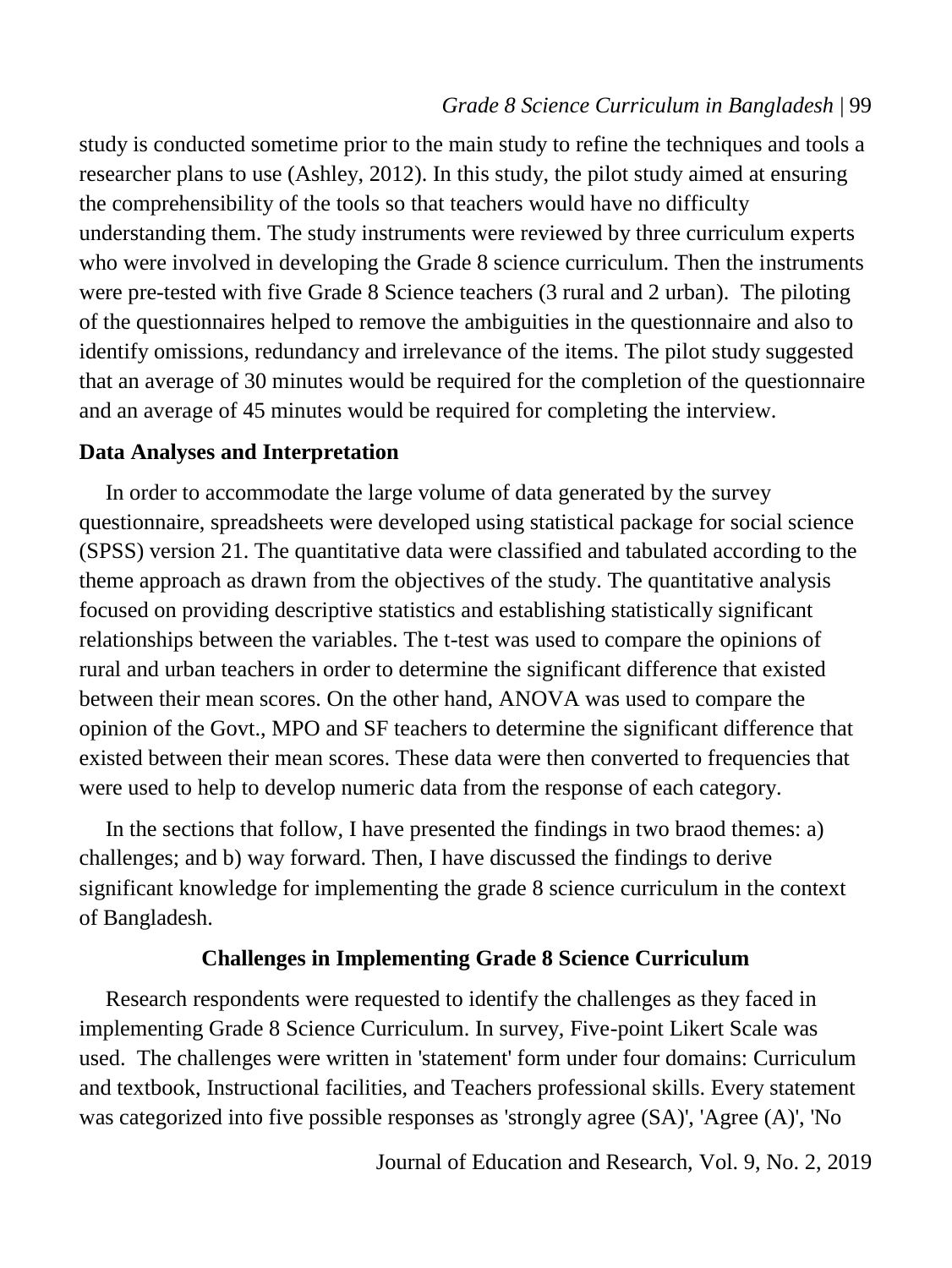Opinion (NO)', 'Disagree (D)', and 'Strongly disagree (SD)'. The scores for these five possible responses were 5 for SA, 4 for A, 3 for NO, 2 for D and 1 for SD.

# **Curriculum and Textbook**

In table 1, survey teachers identify the challenges regarding curriculum and textbook. Respondent teachers identified textbook, absence of teacher's guide, and student dependency on the guide as challenges in implementing Grade 8 Science curriculum.

Table 1

| S.N. | <b>Statement</b>              | <b>School</b> |     | <b>Mean</b><br>score | Std. D | Sig. | <b>Remarks</b> |
|------|-------------------------------|---------------|-----|----------------------|--------|------|----------------|
| 1.   | Grade 8 science curriculum    | Rural         | 198 | 2.71                 | 1.345  |      | <b>NS</b>      |
|      | is overloaded                 | Urban         | 94  | 2.93                 | 1.289  | .200 |                |
|      |                               | Govt.         | 32  | 2.91                 | 1.329  |      |                |
|      |                               | <b>MPO</b>    | 235 | 2.77                 | 1.324  | .853 | <b>NS</b>      |
|      |                               | <b>SF</b>     | 25  | 2.76                 | 1.422  |      |                |
| 2.   | Grade 8 Science textbook      | Rural         | 196 | 3.46                 | 1.242  | .102 | <b>NS</b>      |
|      | has insufficient exercises    | Urban         | 94  | 3.70                 | 1.035  |      |                |
|      |                               | Govt.         | 32  | 3.59                 | 1.214  |      |                |
|      |                               | <b>MPO</b>    | 234 | 3.53                 | 1.180  | .937 | <b>NS</b>      |
|      |                               | <b>SF</b>     | 24  | 3.58                 | 1.213  |      |                |
| 3.   | Grade 8 Science textbook      | Rural         | 199 | 3.15                 | 1.246  | .386 | <b>NS</b>      |
|      | has insufficient instructions | Urban         | 95  | 3.28                 | 1.200  |      |                |
|      | for conducting practical      | Govt.         | 32  | 3.19                 | 1.091  |      |                |
|      |                               | <b>MPO</b>    | 236 | 3.21                 | 1.260  | .877 | <b>NS</b>      |
|      |                               | <b>SF</b>     | 26  | 3.08                 | 1.164  |      |                |
| 4.   | There is no teacher's guide   | Rural         | 195 | 3.23                 | 1.296  |      |                |
|      |                               | Urban         | 93  | 3.37                 | 1.258  | .399 | <b>NS</b>      |
|      |                               | Govt.         | 30  | 3.40                 | 1.354  |      |                |
|      |                               | <b>MPO</b>    | 233 | 3.27                 | 1.259  | .823 | <b>NS</b>      |
|      |                               | <b>SF</b>     | 25  | 3.20                 | 1.258  |      |                |
| 5.   | Students' are dependent on    | Rural         | 199 | 3.61                 | 1.246  |      |                |
|      | guidebooks                    | Urban         | 94  | 3.49                 | 1.285  | .452 | <b>NS</b>      |
|      |                               | Govt.         | 31  | 3.81                 | 1.223  |      |                |
|      |                               | <b>MPO</b>    | 236 | 4.14                 | 0.967  | .172 | <b>NS</b>      |
|      |                               | SF            | 26  | 4.16                 | 0.898  |      |                |

*Teachers' Opinions on Curriculum and Textbook*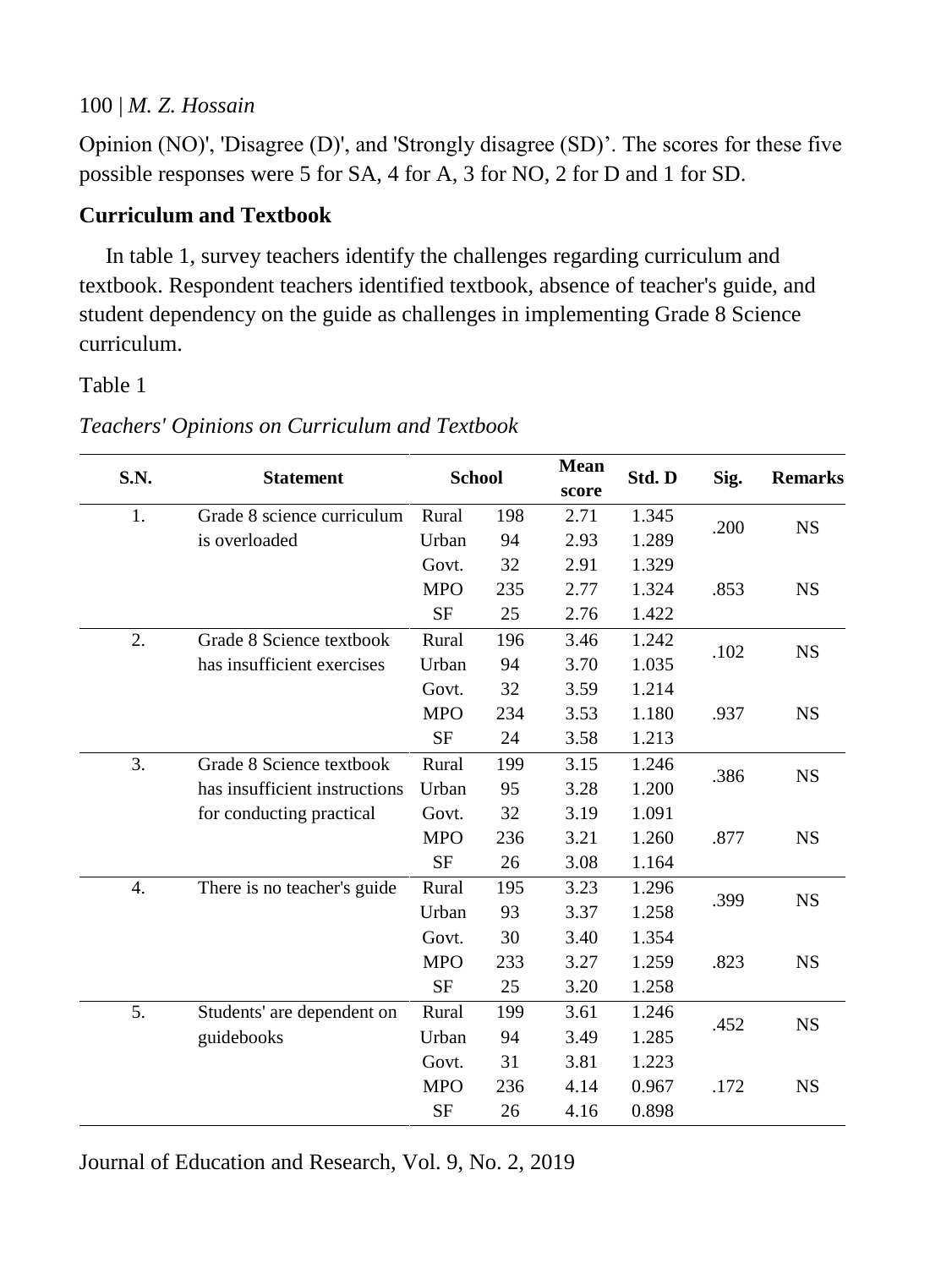#### *Grade 8 Science Curriculum in Bangladesh* | 101

Table 1 shows that the mean score for item 1 is less than 3.0, and for the rest of the items, mean scores are greater than 3.0. This indicates that the current Grade 8 Science Curriculum is not overloaded. As the table shows, teachers identified textbook, absent of teachers' guide and students' dependency on guidebooks as challenges in implementing the Grade 8 Science Curriculum. All respondents irrespective of their locations and types opined almost the same. This table further reveals that the rural and urban research participants as well as the Govt. MPO and SF research participants did not differ significantly in all the items mentioned in the table in terms of their mean rating. All interviewed teachers recognized that Grade 8 science curriculum is not overloaded and this curriculum could be finished within the allocated period in an academic year. These findings are very similar to that of survey findings. Around twothirds of the interview teachers (11 rural MPO, two urban govt. and four urban MPO) expressed their reservation on the quality of Grade 8 science textbook. In their opinion, Grade 8 science textbook was not students friendly. The textbook did not have enough exercises at the end of every chapter. Textbook incorporated practical, which needed more clear instructions. The textbook did not provide guidelines to develop 'low cost/no cost' teaching aids. Furthermore, these teachers thought that textbook was not a selfdriven book and did not help students to develop a higher order of thinking ability. These teachers also expressed their concern-on students' dependency on the guide book. They remarked that a good textbook could help students to reduce guide book dependency.

#### **Instructional Facilities**

In table 2, survey teachers identify the challenges regarding instructional facilities. Instructional facilities include teachers' class load, scarcity of scientific aids  $\&$ instruments, unsuitable classroom furniture and Classroom size, large class size and absence of regional resource center as issues in implementing Grade 8 Science curriculum. Respondent teachers identified all the issues as challenges except scarcity of scientific aids and instruments by urban teachers and government teachers.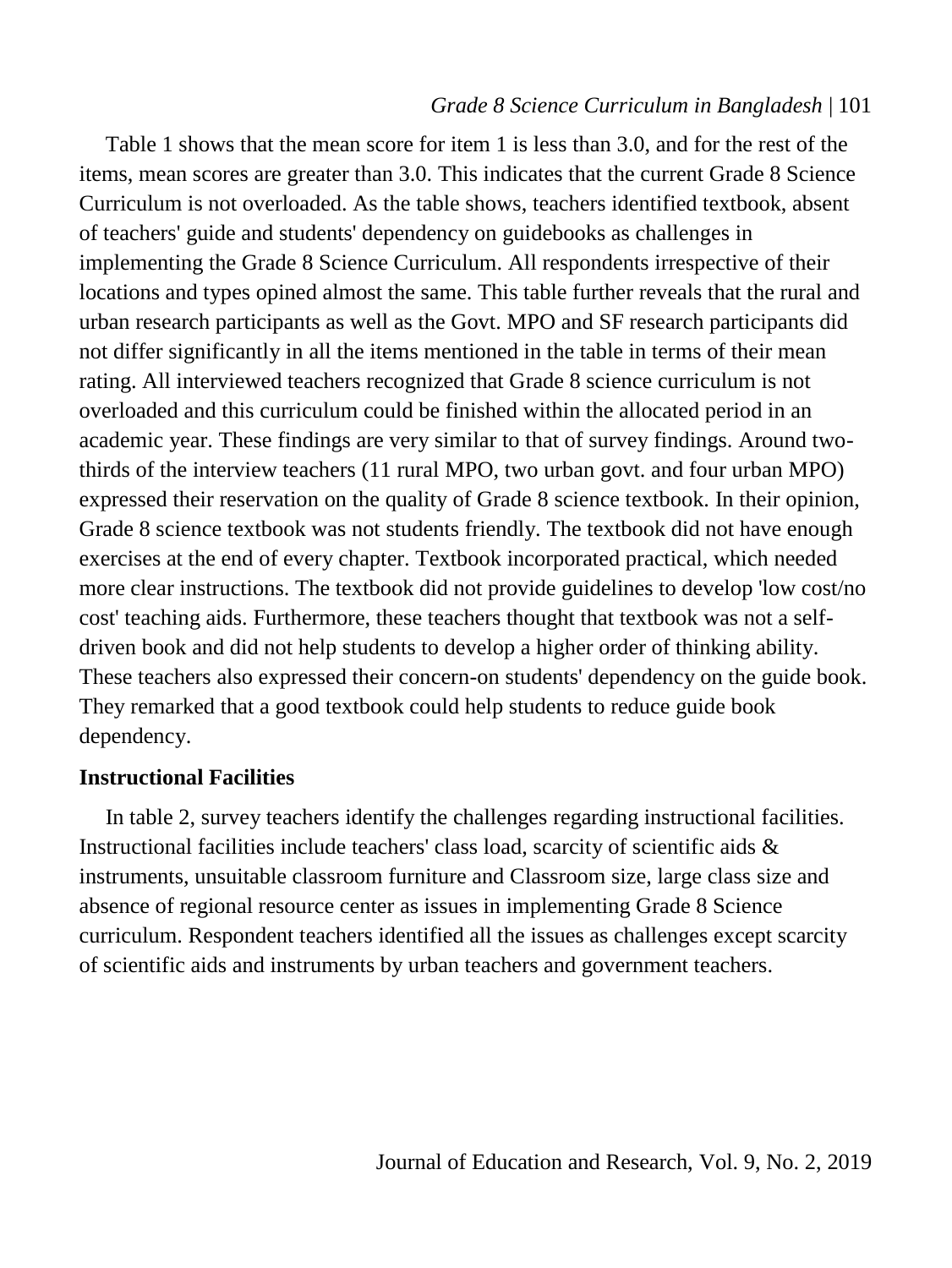## Table 2

| S.N. | <b>Statement</b>       | <b>School</b> | Frequency | <b>Mean</b> | Std. D | Sig. | <b>Remarks</b> |
|------|------------------------|---------------|-----------|-------------|--------|------|----------------|
| 1.   | Teachers are           | Rural         | 196       | 3.58        | 1.261  |      | <b>NS</b>      |
|      | overburden by class    | Urban         | 93        | 3.82        | 1.160  | .121 |                |
|      | load                   | Govt.         | 32        | 3.84        | 1.167  |      |                |
|      |                        | <b>MPO</b>    | 231       | 3.62        | 1.220  | .631 | <b>NS</b>      |
|      |                        | <b>SF</b>     | 26        | 3.69        | 1.436  |      |                |
| 2.   | Scarcity of scientific | Rural         | 199       | 3.46        | 1.290  | .003 | ${\bf S}$      |
|      | aids and instruments   | Urban         | 95        | 3.38        | 1.280  |      |                |
|      | for practical teaching | Govt.         | 32        | 3.10        | 1.148  |      |                |
|      |                        | <b>MPO</b>    | 236       | 3.31        | 1.299  | .001 | ${\bf S}$      |
|      |                        | SF            | 26        | 4.00        | 1.200  |      |                |
| 3.   | Unsuitable classroom   | Rural         | 201       | 3.81        | 1.268  | .000 | ${\bf S}$      |
|      | furniture and          | Urban         | 95        | 3.13        | 1.274  |      |                |
|      | Classroom size         | Govt.         | 32        | 3.00        | 1.270  |      |                |
|      |                        | <b>MPO</b>    | 238       | 3.62        | 1.293  | .010 | ${\bf S}$      |
|      |                        | <b>SF</b>     | 26        | 4.00        | 1.296  |      |                |
| 4.   | Large class size       | Rural         | 200       | 3.62        | 1.235  | .496 | <b>NS</b>      |
|      |                        | Urban         | 94        | 3.58        | 1.198  |      |                |
|      |                        | Govt.         | 32        | 3.59        | 1.241  |      |                |
|      |                        | <b>MPO</b>    | 236       | 3.64        | 1.186  | .058 | <b>NS</b>      |
|      |                        | <b>SF</b>     | 26        | 3.04        | 1.428  |      |                |
| 5.   | There is no regional   | Rural         | 200       | 4.14        | 0.949  | .414 | <b>NS</b>      |
|      | resource center        | Urban         | 92        | 4.03        | 1.084  |      |                |
|      |                        | Govt.         | 31        | 3.81        | 1.223  |      |                |
|      |                        | <b>MPO</b>    | 236       | 4.14        | 0.967  | .231 | <b>NS</b>      |
|      |                        | SF            | 25        | 4.16        | 0.898  |      |                |

As seen in Table 2, all teachers identified excessive-class load, unsuitable classroom furniture, and large class size as challenges in implementing Grade 8 Science Curriculum as the mean scores were greater than 3.0. Although rural teachers, urban teachers and SF teacher identified scarcity of scientific aids and instruments for practical teaching as a challenge (mean greater than 3.0) but MPO teachers and Govt. teachers did not (mean less than 3.0) identified Rural, MPO and SF schools suffered badly due to the scarcity of scientific aids and instruments. Rural teachers, urban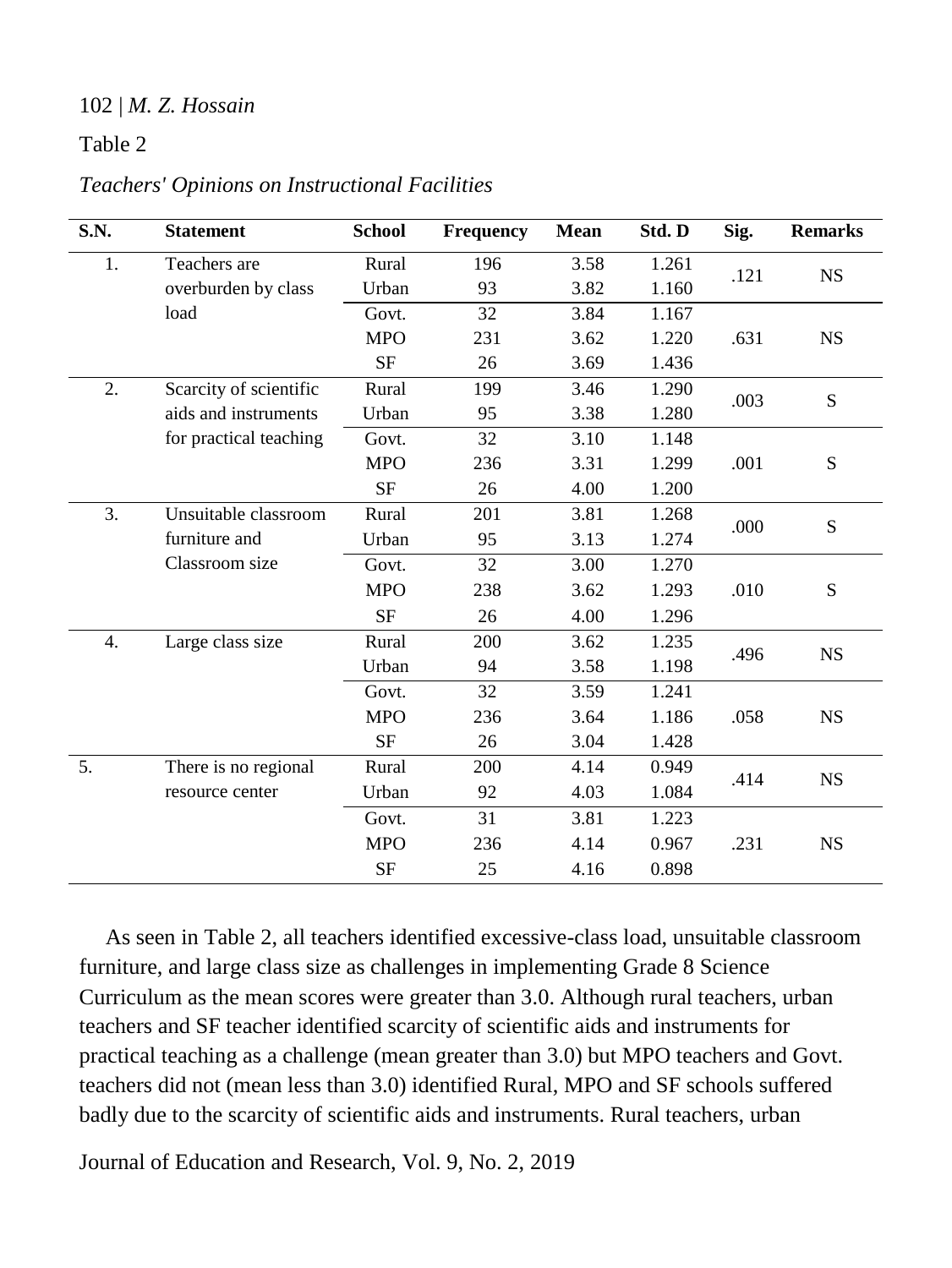#### *Grade 8 Science Curriculum in Bangladesh* | 103

teachers, MPO teachers and SF teachers identified the absence of a regional resource center as a challenge as their mean scores are greater than 4.0. This table further reveals that the rural and urban research participants as well as the Govt. MPO and SF research participants did not differ significantly in items  $(1, 4 \& 5)$  mentioned in the table in terms of their mean rating. But they differ significantly in items  $(2 \& 3)$  mentioned in the table in terms of their mean score.

Very similar to survey findings, most of the interview respondents (91.66%) identified overcrowded classrooms, inappropriate classroom size and space, classroom environment and scarcity of scientific instruments as limitations of school facilities and challenges which hindered the implementation of the curriculum. In numerical terms, 22 of the interviewed teachers out of 24 (13 rural MPO, 1 rural SF, 2 urban govt. and 5urban MPO) reported that numbers of students in their classrooms were too big for the limited available capacity of classrooms size and furniture. These teachers noted that the number of enrolling students were almost double the capacity of the classroom and furniture. One rural MPO teacher mentioned that although the number of students was 83 and but the capacity of the class was for only 45. Teachers indicated that, in such situations, it was difficult for them to apply student-centred teaching-learning techniques, practical science teaching techniques and conduct the continuous assessment. These teachers further mentioned that schools were facing a severe shortage of scientific instruments. Classroom furniture was not appropriate for conducting practical science teaching. They told that they had nothing to do but using the lecture method.

#### **Teachers' Professional Skills**

In table 3, survey teachers identify the challenges regarding teachers' professional skills. Teachers' professional skills include the ability to use student-centred teaching approaches, the ability to develop creative questions, the ability to use practical science teaching. Respondent teachers expressed mix opinions.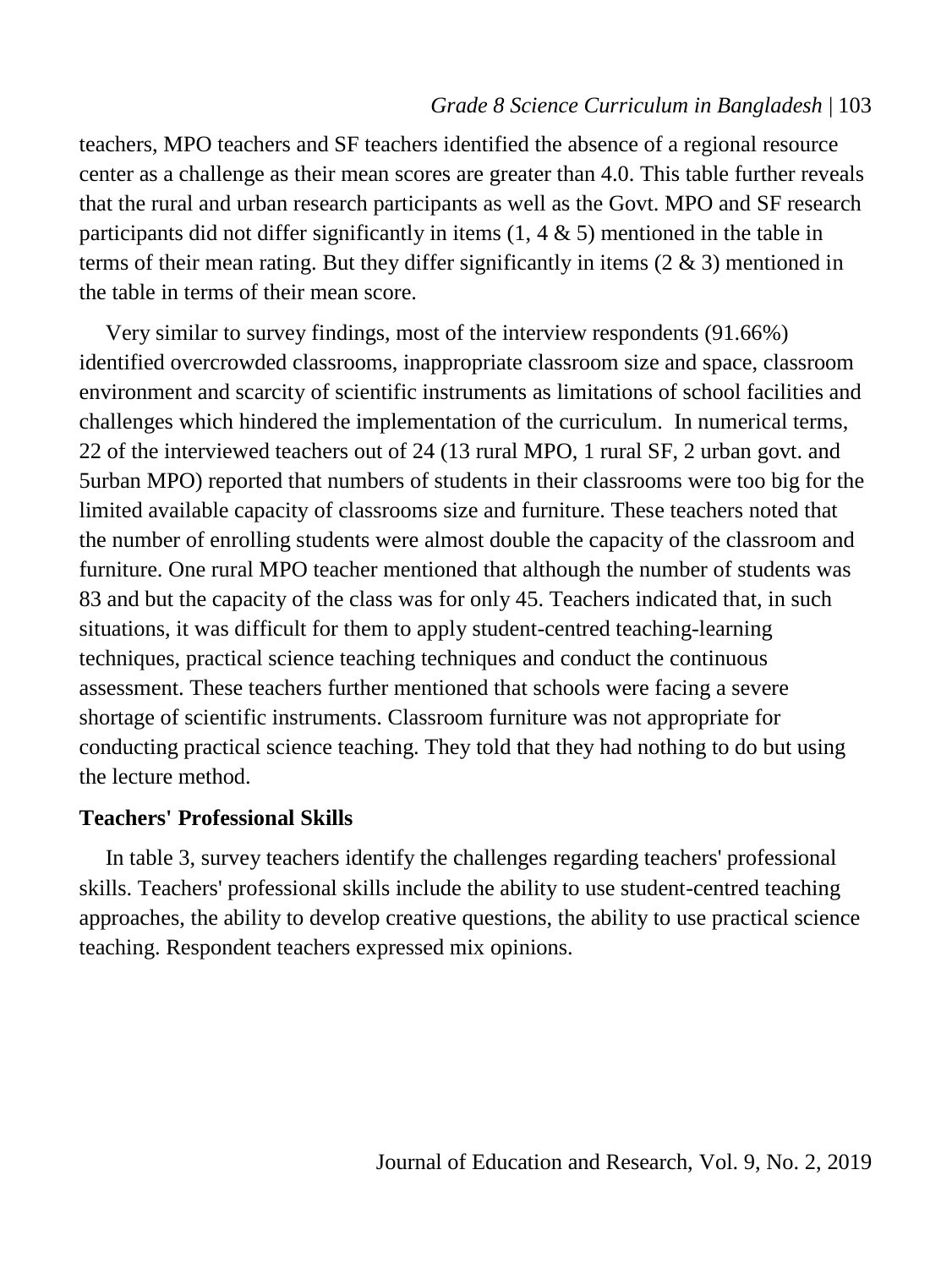Table 3

| S.N. | <b>Statement</b>             | <b>Schools</b> |     | <b>Mean</b> | Std. D | Sig. | <b>Remarks</b> |
|------|------------------------------|----------------|-----|-------------|--------|------|----------------|
| 1.   | Lack of skills for using     | Rural          | 199 | 3.12        | 1.360  |      | ${\bf S}$      |
|      | students-centered teaching   | Urban          | 92  | 3.06        | 1.180  | .032 |                |
|      | approach                     | Govt.          | 30  | 3.10        | 1.167  |      |                |
|      |                              | <b>MPO</b>     | 235 | 3.02        | 1.319  | .016 | S              |
|      |                              | <b>SF</b>      | 26  | 3.46        | 1.272  |      |                |
| 2.   | Limitations in developing of | Rural          | 194 | 3.23        | 1.327  | .114 | <b>NS</b>      |
|      | creative question            | Urban          | 91  | 3.06        | 1.382  |      |                |
|      |                              | Govt.          | 30  | 2.77        | 1.305  |      |                |
|      |                              | <b>MPO</b>     | 229 | 3.17        | 1.336  | .261 | <b>NS</b>      |
|      |                              | <b>SF</b>      | 26  | 3.27        | 1.485  |      |                |
| 3.   | Limitations in applying      | Rural          | 199 | 3.86        | 1.291  | .018 | S              |
|      | practical science teaching   | Urban          | 93  | 3.48        | 1.167  |      |                |
|      |                              | Govt.          | 32  | 3.31        | 0.998  |      |                |
|      |                              | <b>MPO</b>     | 235 | 3.75        | 1.264  | .039 | S              |
|      |                              | <b>SF</b>      | 25  | 3.16        | 1.434  |      |                |

*Teachers' Opinions on Teachers' Professional Skills*

Table 3 shows a mix response. The mean scores of the items 1 and 2 were greater than 3.0 for rural teachers. On the other hand, urban teachers and Govt. teachers mean score for all the items are less than 3.0. These findings indicate that urban teachers did not agree with the statements mentioned in the table as challenges. On the other hand, rural teachers agreed with the statements 1 and 2 as challenges but did not agree with statement 3 as a challenge. SF teachers admitted of having limitations in professional skills mentioned in Table 3. MPO teachers admitted items 1 and 2 as challenges. This table further reveals that the rural and urban research participants as well as the Govt. MPO and SF research participants did not differ significantly in items  $(1& 3)$ mentioned in the table in terms of their mean rating. But they differ significantly in items 2 mentioned in the table in terms of their mean scores. Interview teachers identified professional limitations as a challenge in curriculum implementation. They acknowledged that they were facing problems in using student-centred teaching techniques, in developing creative questions, and practical science teaching. As they said, science curriculum incorporated some new changes, especially in pedagogy and student's assessment. The curriculum introduced practical science teaching in the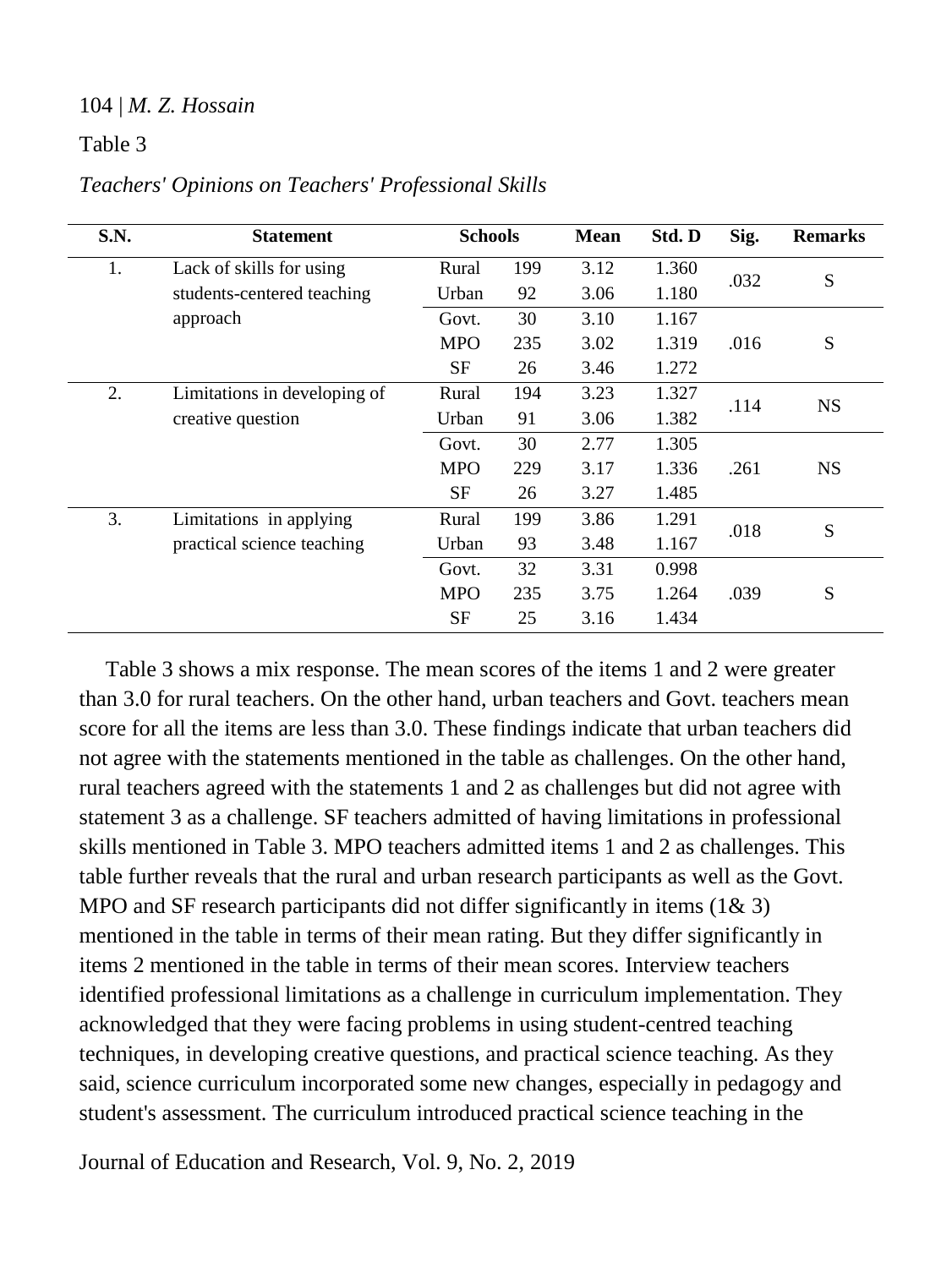teaching-learning process. The curriculum emphasized using student-centred teaching approach in classroom teaching and introduced continuous assessment. All research respondents opined that the in-service trainings provided by the MoE were insufficient and they raised questions regarding the quality of the training.

## **Way Forward to Overcome the Challenges**

Survey and interview teachers were requested to provide way forwards to overcome the challenges they were facing for implementing Grade 8 science curriculum. In the survey, it was an open-ended question. Teachers' recommendations were categorized into five sub-domains in the context of curriculum implementation. Sub-domains were: 1) Curriculum and textbook; 2) In-service training; 3) Instructional supports; and 4.) Physical facilities. Recommendations are expressed in terms of frequency distribution and percentage in tables (4-7)

## **Way Forward I: Curriculum and Textbook**

Table 4 shows the way forwards I related to curriculum and textbook. Survey teachers recommended to revisit Grade 8 Science textbook, include practical in junior certificate examination(JSC) and introduction of teachers-students' friendly continuous assessment (CA).

#### Table 4

| <b>S.N.</b> | <b>Recommendations</b>                    | <b>Teachers</b> |     | <b>Frequency</b> | Percentage |
|-------------|-------------------------------------------|-----------------|-----|------------------|------------|
|             |                                           | Rural           | 206 | 165              | 80.09      |
|             | Include detail instructions for practical | Urban           | 96  | 77               | 80.20      |
| 1.          | in Grade 8 Science textbook               | Govt.           | 32  | 22               | 68.75      |
|             |                                           | <b>MPO</b>      | 246 | 207              | 84.14      |
|             |                                           | SF              | 26  | 13               | 50.00      |
|             |                                           | Rural           | 206 | 159              | 77.18      |
|             |                                           | Urban           | 96  | 74               | 77.08      |
| 2.          | Include more exercises at the end of      | Govt.           | 32  | 21               | 65.62      |
|             | every chapter of Grade 8 Science          | <b>MPO</b>      | 246 | 193              | 78.45      |
|             | textbook                                  | <b>SF</b>       | 26  | 13               | 50.00      |

*Teachers' Recommendations on Curriculum and Textbook*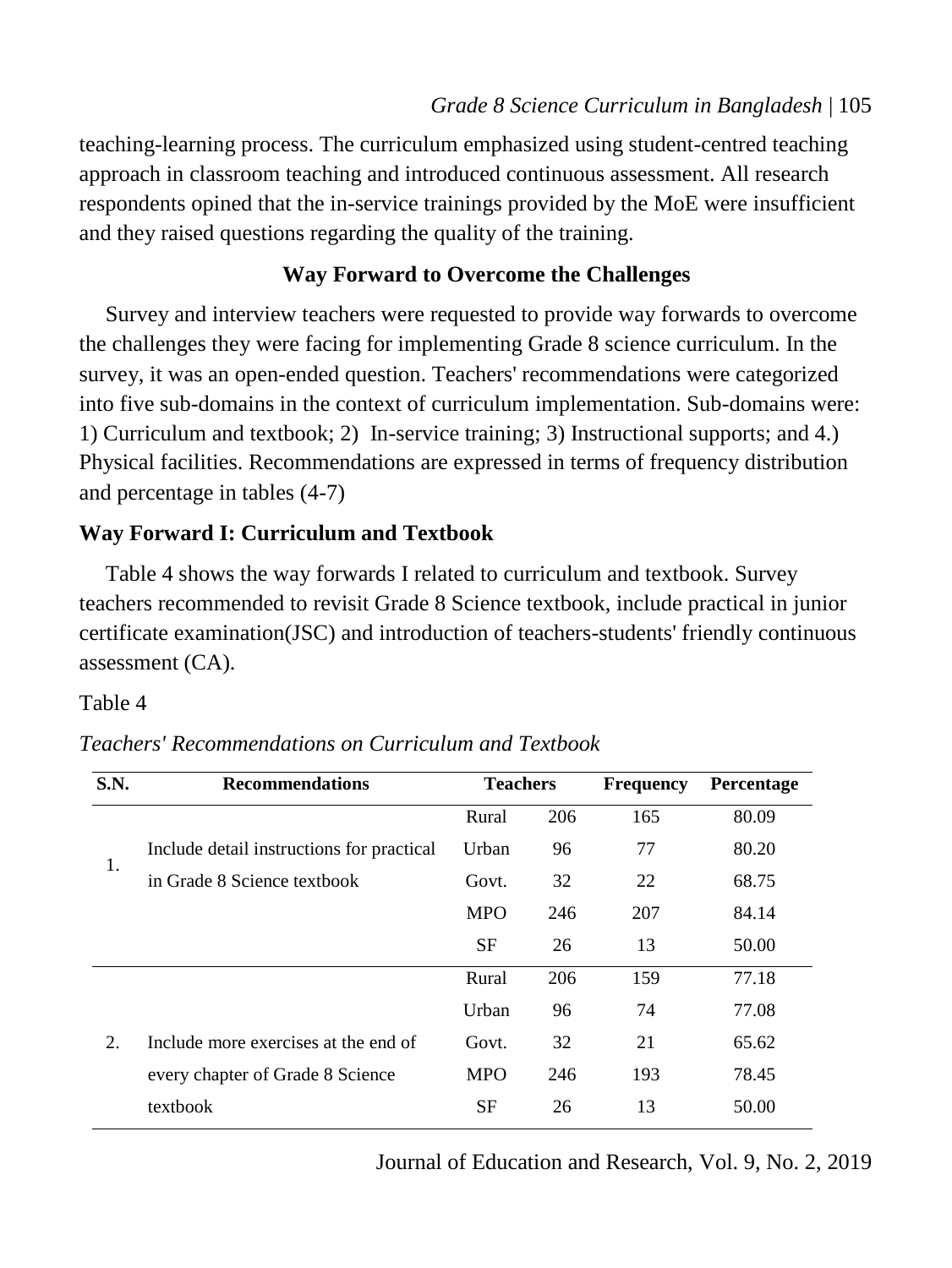|    |                                          | Rural      | 206 | 127 | 62.87 |
|----|------------------------------------------|------------|-----|-----|-------|
|    |                                          | Urban      | 96  | 57  | 59.37 |
| 3. | Include practical in JSC examination     | Govt.      | 32  | 13  | 50.00 |
|    |                                          | <b>MPO</b> | 246 | 167 | 67.88 |
|    |                                          | <b>SF</b>  | 26  | 7   | 26.92 |
|    |                                          | Rural      | 206 | 98  | 47.57 |
|    | Introduce teacher-student friendly CA    | Urban      | 96  | 37  | 38.54 |
| 4. |                                          | Govt.      | 32  | 13  | 40.62 |
|    |                                          | <b>MPO</b> | 246 | 106 | 43.08 |
|    |                                          | $\rm SF$   | 26  | 11  | 42.30 |
|    |                                          | Rural      | 206 | 37  | 17.96 |
|    |                                          | Urban      | 96  | 48  | 50.00 |
| 5. | Increase duration for practical teaching | Govt.      | 32  | 11  | 34.37 |
|    |                                          | <b>MPO</b> | 246 | 82  | 33.33 |
|    |                                          | <b>SF</b>  | 26  | 9   | 34.61 |
|    |                                          |            |     |     |       |

As seen in Table 4, more than three-fourths of rural and urban teachers recommend for revisiting the Grade 8 Science textbook. MPO teachers' recommendation is very close to rural and urban teachers in this regards. Around two-fourths of Govt. teachers and only one-half of SF teachers recommended for revising Grade 8 Science textbook. Around three-fifths of rural and urban teachers recommended for the inclusion practical marks in JSC examination. MPO teachers' opinion in this regards are very close to rural and urban teachers. Only fifty perent Govt. teachers and one fourth SF teachers recommended for the inclusion of practical marks in JSC examination. Around one half rural teachers and one-third urban teachers recommended for making CA teacherstudent friendly. Around two-fifths of Govt., MPO and SF teachers recommended for making CA teacher-student friendly.one-sixth rural teachers and one-half of urban teachers recommended for increasing class duration for conducting the practical class. On the other hands, around one-third of Govt., MPO and SF teachers opined for increasing class duration for conducting the practical class. Survey findings closely match with the interview findings. Most of the interviewed teachers (91.66%, 14 rural MPO, 2 urban Govt., 7 urban MPO) suggested for the inclusion of detail instructions for practical science teaching and more exercises at the end of every chapter in science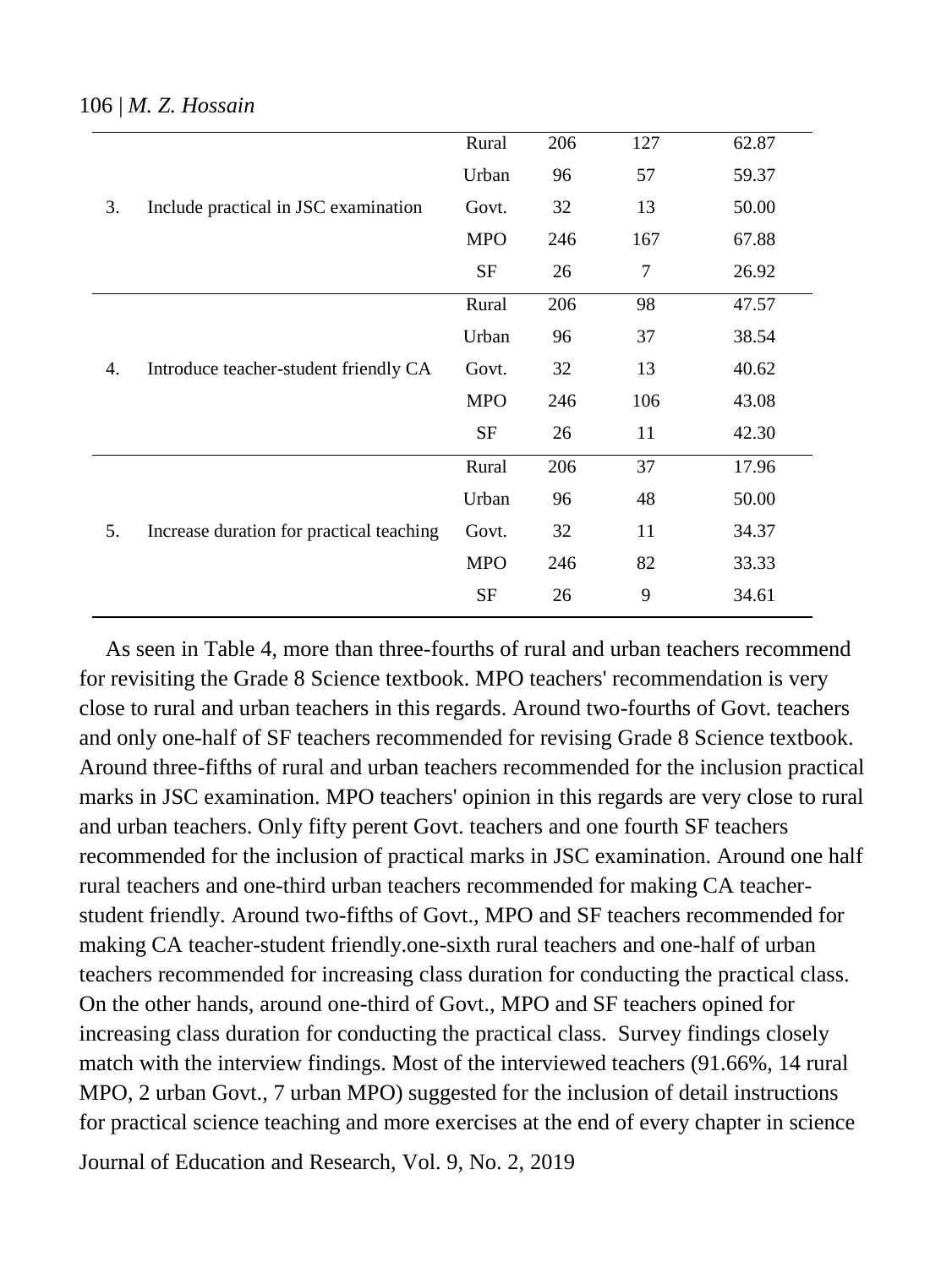textbook of Grade 8. As they reported, current science textbook consists only a sample of creative questions at the end of every chapter. Interviewed teachers (70.83%, 10 rural MPO, 1 rural SF, 1urban Govt., 5 urban MPO) also demanded to incorporate practical in JSC examination and to introduce teacher-student friendly continuous assessment system. They opined that if practical is included in the public examination, school authority will take initiatives to conduct practical.

# **Way Forward II: Teachers' Professional Development**

Table 5 shows the way forward II related to teachers' professional development. Survey teachers recommended for professional development training on practical science teaching, CA, creative questions, subject content and digital content development.

### Table 5

| <b>S.N.</b> | <b>Recommendations</b>                |            | <b>School</b> |     | <b>Frequency Percentage</b> |
|-------------|---------------------------------------|------------|---------------|-----|-----------------------------|
| 1.          | Arrange training on practical science | Rural      | 206           | 198 | 96.11                       |
|             | teaching                              | Urban      | 96            | 94  | 97.91                       |
|             |                                       | Govt.      | 32            | 30  | 93.75                       |
|             |                                       | <b>MPO</b> | 246           | 236 | 95.93                       |
|             |                                       | <b>SF</b>  | 26            | 26  | 100.00                      |
| 2.          | Organize training on CA               | Rural      | 206           | 192 | 93.20                       |
|             |                                       | Urban      | 96            | 90  | 93.75                       |
|             |                                       | Govt.      | 32            | 25  | 78.12                       |
|             |                                       | <b>MPO</b> | 246           | 234 | 95.12                       |
|             |                                       | <b>SF</b>  | 26            | 23  | 88.46                       |
| 3.          | Arrange training on creative          | Rural      | 206           | 175 | 84.95                       |
|             | question development                  | Urban      | 96            | 90  | 93.75                       |
|             |                                       | Govt.      | 32            | 27  | 84.37                       |
|             |                                       | <b>MPO</b> | 246           | 212 | 86.17                       |
|             |                                       | <b>SF</b>  | 26            | 26  | 100.00                      |
| 4.          | Arrange training on subject content   | Rural      | 206           | 128 | 62.13                       |
|             |                                       | Urban      | 96            | 49  | 51.04                       |
|             |                                       | Govt.      | 32            | 5   | 15.62                       |
|             |                                       | <b>MPO</b> | 246           | 150 | 60.97                       |
|             |                                       | SF         | 26            | 22  | 84.61                       |

*Teachers' Recommendations for Teachers' Professional Development*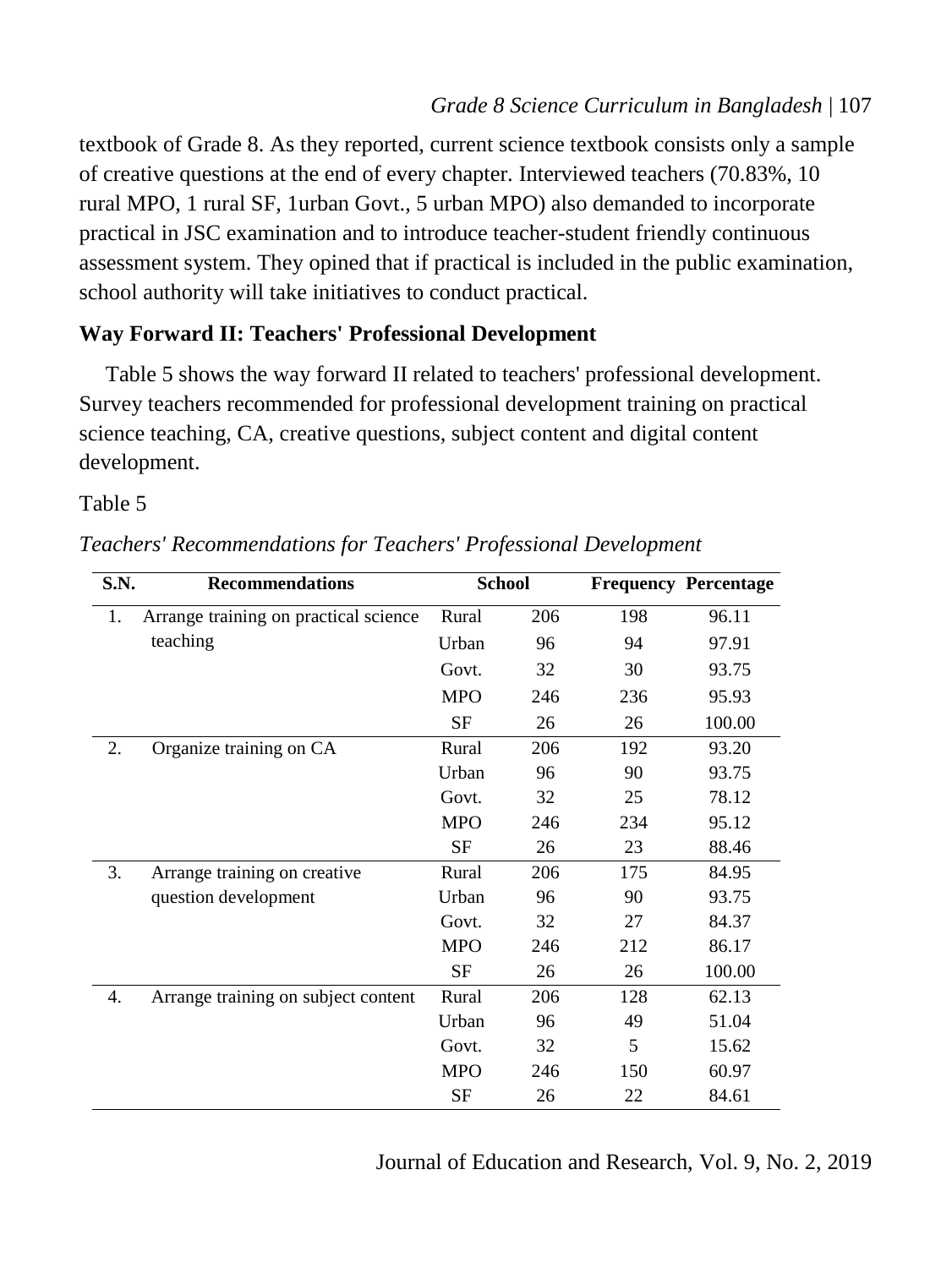| 5. | Arrange training on digital content | Rural      | 206 | 68 | 33.01 |
|----|-------------------------------------|------------|-----|----|-------|
|    | development                         | Urban      | 96  | 53 | 55.20 |
|    |                                     | Govt.      | 32  | 22 | 68.75 |
|    |                                     | <b>MPO</b> | 246 | 78 | 31.70 |
|    |                                     | SF         | 26  | 21 | 80.76 |

Frequency distribution of teachers recommended for in-service trainings shows in table 5. SF teachers' demands were very much higher than the others. All teachers strongly recommended for training on practical science teaching, CA and creative question. More than half of rural and urban respondents opined for training on subject content. Around three-fifths of the MPO teachers and four-fifths of the SF teachers demanded subject content training. Around one-sixth of the Govt. teachers also demanded subject content training. More than two-thirds of Govt. and Sf teachers recommended for digital content trainings. A good number of teachers (33.01% of the rural and 55.2% of the urban, 31.7% of the MPO) recommended for training on digital content development. Interview findings reflected survey findings. All interviewed teachers, irrespective of their location and types, proposed for regular in-service trainings. They demanded a regular professional development training program, and it should be organized frequently every year to familiarize the newcomers or to refresh the old ones. Professional development training should be organized in different divisions with quality trainers. All teachers recommended for Pedagogical Content Knowledge (PCK) training on science content and practical science teaching. They reported that practical science teaching needed in-depth skill in handling scientific instruments as well as science content knowledge. So training by including both content and pedagogy will give them more benefit. Most of the teachers (75.0%, 11 rural MPO, 1 urban Govt., 1 urban SF, 5 urban MPO)) mentioned that textbook incorporated new content and they did not have expected level of knowledge in those new areas. Teachers further mentioned that science is a multidisciplinary subject, and they did not have sufficient expertise in all areas incorporated in the textbook.

#### **Way Forwards III: Instructional Supports**

Table 6 shows the frequency distribution of way forward III related to instructional support to schools. Survey teachers recommended for adequate supply for scientific instruments and teaching aids, Reducing Grade 8 Science teachers' class load, Reducing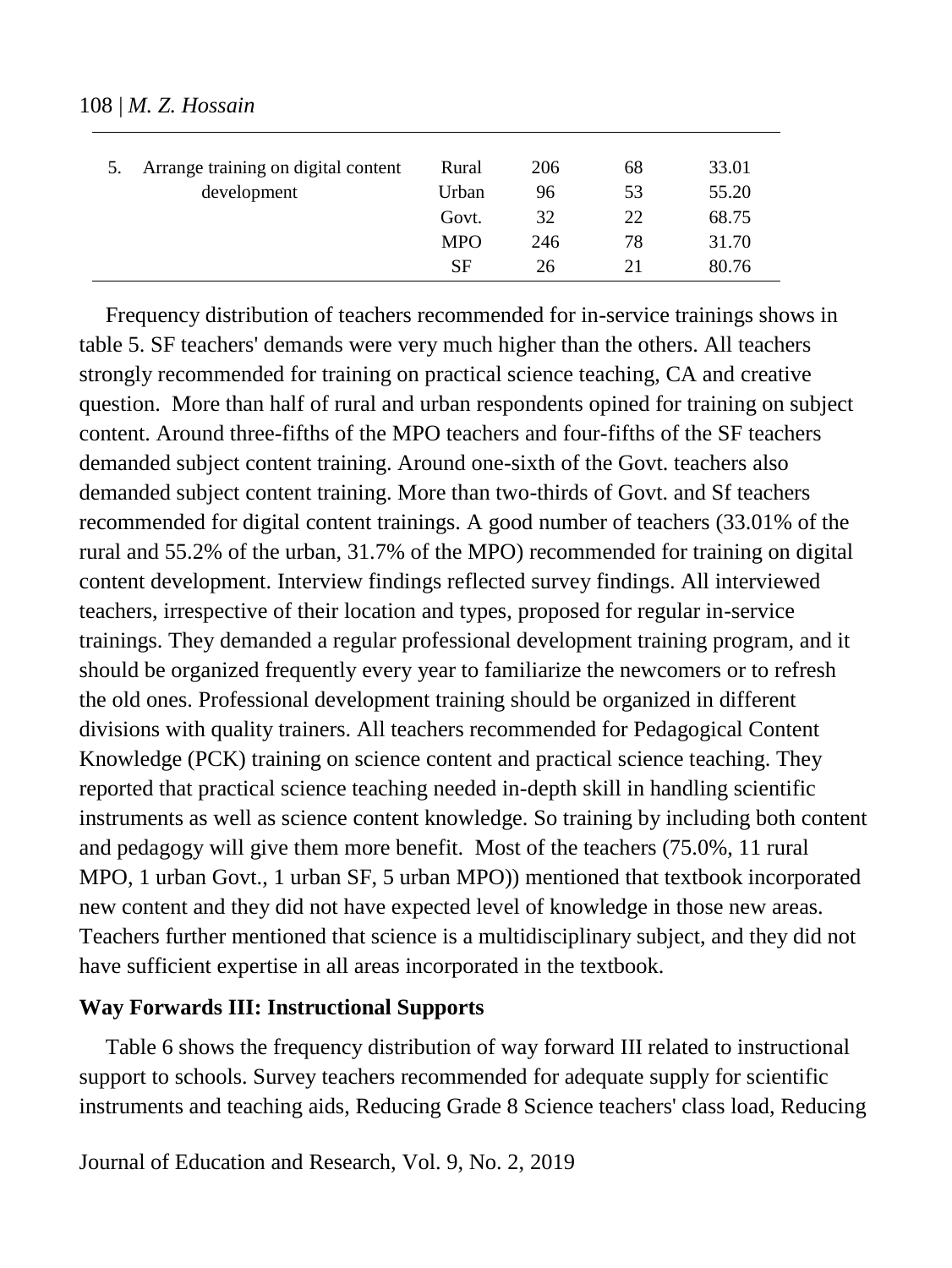### *Grade 8 Science Curriculum in Bangladesh* | 109

Grade 8 Science class size, provide a quality guide for teachers and establish a continuous monitoring and mentoring system.

## Table 6

*Teachers' Recommendations for Instructional Supports*

| S.N. | <b>Recommendations</b>             | <b>School</b> |     | Frequency | Percentage |
|------|------------------------------------|---------------|-----|-----------|------------|
|      |                                    | Rural         | 206 | 193       | 93.68      |
|      |                                    | Urban         | 96  | 96        | 100.0      |
| 1.   | Ensure adequate supply of          | Govt.         | 32  | 32        | 100.00     |
|      | instruments for science practical  | <b>MPO</b>    | 246 | 231       | 93.90      |
|      | and teaching aids                  | <b>SF</b>     | 26  | 26        | 100.00     |
|      |                                    | Rural         | 206 | 191       | 92.71      |
|      | Reducing Grade 8 Science           | Urban         | 96  | 90        | 93.75      |
| 2.   | teachers' class load               | Govt.         | 32  | 30        | 93.75      |
|      |                                    | <b>MPO</b>    | 246 | 240       | 97.56      |
|      |                                    | <b>SF</b>     | 26  | 11        | 42.30      |
|      |                                    | Rural         | 206 | 171       | 83.01      |
|      | Reducing Grade 8 Science class     | Urban         | 96  | 81        | 84.37      |
| 3.   | size                               | Govt.         | 32  | 32        | 100.00     |
|      |                                    | <b>MPO</b>    | 246 | 205       | 83.33      |
|      |                                    | <b>SF</b>     | 26  | 15        | 57.69      |
|      |                                    | Rural         | 206 | 141       | 68.44      |
|      | Provide quality guide for teachers | Urban         | 96  | 56        | 58.33      |
| 4.   |                                    | Govt.         | 32  | 19        | 59.37      |
|      |                                    | <b>MPO</b>    | 246 | 156       | 63.41      |
|      |                                    | <b>SF</b>     | 26  | 22        | 84.61      |
|      |                                    | Rural         | 206 | 167       | 81.06      |
|      | Establish a continuous monitoring  | Urban         | 96  | 49        | 51.04      |
| 5.   | and mentoring system               | Govt.         | 32  | 13        | 40.62      |
|      |                                    | <b>MPO</b>    | 246 | 186       | 75.60      |
|      |                                    | <b>SF</b>     | 26  | 17        | 65.38      |

All research respondents strongly demanded quality instructional supports. As Table 6 describes, more the ninety per cent of the research participants requested for supplying adequate practical instruments and teaching aids. More than ninety per cent teachers, except SF (only around two fifths) teachers, recommended for reducing class load. More than four-fifth of rural and urban teachers recommended for reducing the Grade 8 class size. All Govt. teachers recommended this. MPO teacher's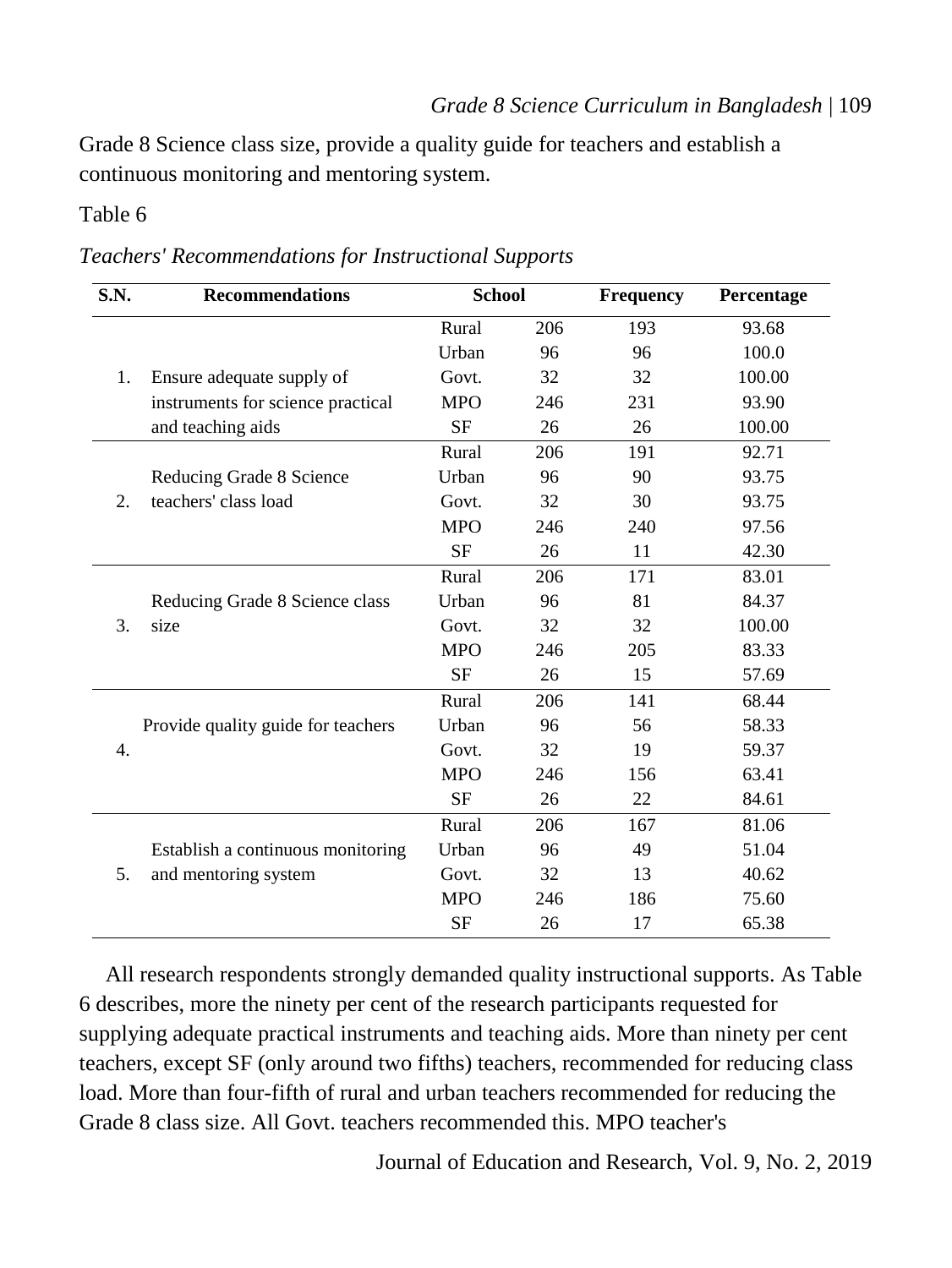recommendation was very close to rural and urban teachers in this regards. Only around SF teachers were recommended for reducing the class size. Significant number of teachers (more than sixty per cent) teachers recommended for quality teacher's guide and for establishing a sustainable monitoring and mentoring system. All interviewed respondents suggested for adequate instructional support to schools. These findings were much close to the survey findings. All interviewed teachers proposed for the supply of adequate practical instruments and teaching aids in the appropriate time. Most of the teachers (87.5%, 13 rural MPO, 1rural SF, 2 urban Govt., 1urban SF, 4 urban MPO) demanded reducing class size and class load. Around four fifths of the teachers (14 rural MPO, 2 urban Govt., 4 urban MPO) proposed for teacher's guide and three fourth of the respondents (12 rural MPO, 2urban Govt., 4urban MPO) recommended for CA guide and CA record-keeping tools. Three-fourths of the respondents (11 rural MPO, 3urban Govt., 4 urban MPO) demanded ICT related instruments and reference science textbook.

# **Way Forward IV: Improving Physical Facilities in Schools**

Table 7 shows the frequency distribution of the way forward for improving physical facilities in schools. Survey teachers recommended for science laboratory, multimedia classroom, enlarged classroom size, increasing the number of classrooms, supplying student-centered classroom furniture, supplying appropriate size of writing boards and uninterrupted power supply.

Table 7

| <b>S.N.</b> | <b>Recommendations</b>                | <b>Teachers</b> |     | <b>Frequency</b> | <b>Percentage</b> |
|-------------|---------------------------------------|-----------------|-----|------------------|-------------------|
| 1.          | Establish a science laboratory for    | Rural           | 206 | 186              | 90.26             |
|             | Grade 8                               | Urban           | 96  | 83               | 86.45             |
|             |                                       | Govt.           | 32  | 32               | 100.00            |
|             |                                       | <b>MPO</b>      | 246 | 212              | 86.17             |
|             |                                       | <b>SF</b>       | 26  | 25               | 96.15             |
| 2.          | Create multimedia classroom for Grade | Rural           | 206 | 141              | 68.44             |
|             | 8                                     | Urban           | 96  | 71               | 73.95             |
|             |                                       | Govt.           | 32  | 31               | 96.87             |
|             |                                       | <b>MPO</b>      | 246 | 155              | 63.01             |
|             |                                       | <b>SF</b>       | 26  | 26               | 100.00            |

*Teachers' Recommendations for Improving Physical Facilities in Schools*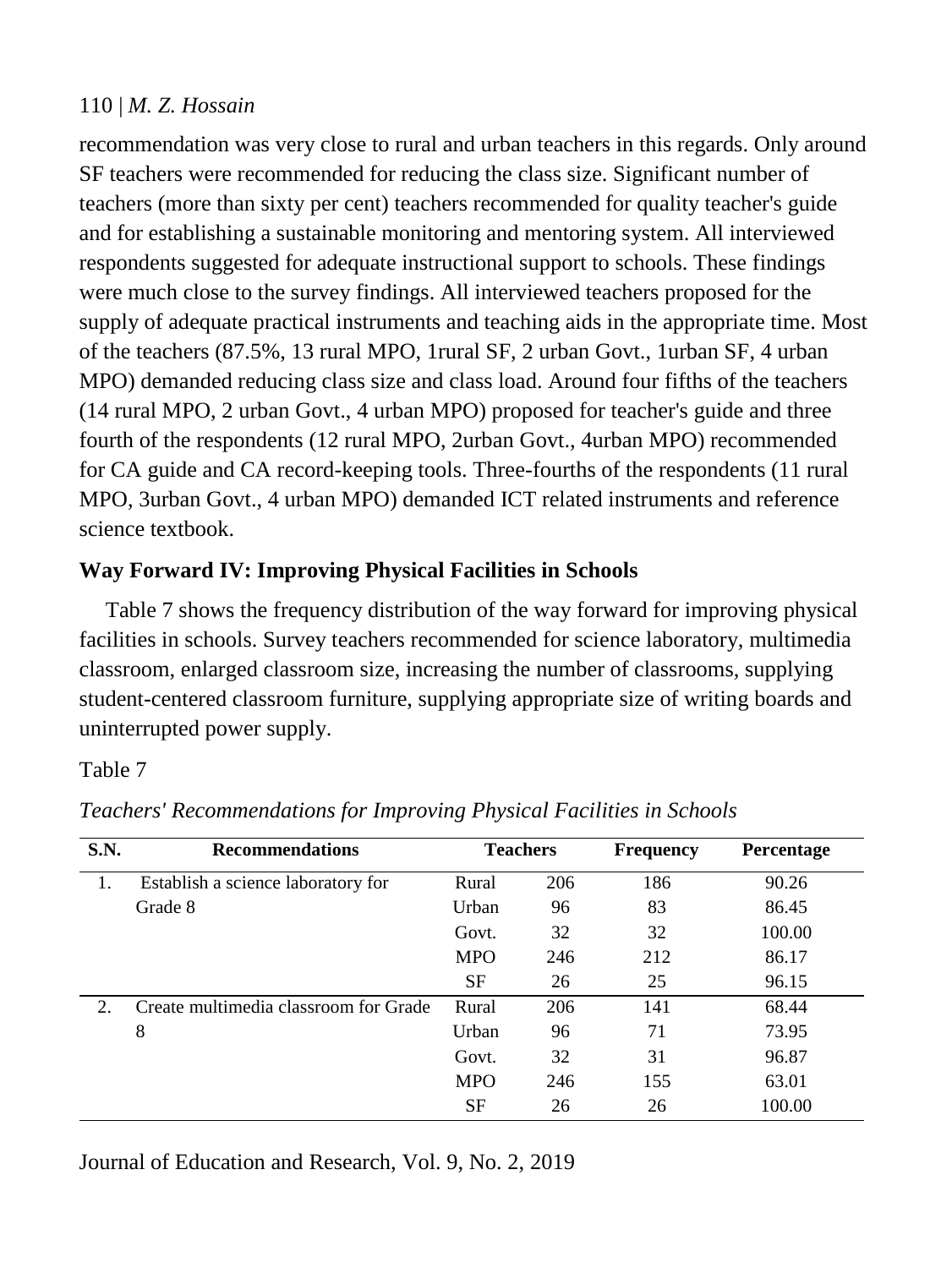| 3. | Enlarge classroom size             | Rural      | 206 | 176 | 85.43  |
|----|------------------------------------|------------|-----|-----|--------|
|    |                                    | Urban      | 96  | 79  | 82.29  |
|    |                                    | Govt.      | 32  | 24  | 75.00  |
|    |                                    | <b>MPO</b> | 246 | 209 | 84.95  |
|    |                                    | <b>SF</b>  | 26  | 22  | 61.11  |
| 4. | Increase number of classrooms      | Rural      | 206 | 191 | 92.71  |
|    |                                    | Urban      | 96  | 57  | 59.37  |
|    |                                    | Govt.      | 32  | 9   | 28.12  |
|    |                                    | <b>MPO</b> | 246 | 214 | 86.99  |
|    |                                    | <b>SF</b>  | 26  | 26  | 100.00 |
| 5. | Provide student-centered classroom | Rural      | 206 | 180 | 87.37  |
|    | furniture                          | Urban      | 96  | 58  | 60.41  |
|    |                                    | Govt.      | 32  | 24  | 75.00  |
|    |                                    | <b>MPO</b> | 246 | 195 | 79.26  |
|    |                                    | <b>SF</b>  | 26  | 19  | 73.07  |
| 6. | Supply appropriate size of writing | Rural      | 206 | 176 | 85.43  |
|    | board                              | Urban      | 96  | 48  | 50.00  |
|    |                                    | Govt.      | 32  | 11  | 34.37  |
|    |                                    | <b>MPO</b> | 246 | 188 | 74.42  |
|    |                                    | <b>SF</b>  | 26  | 25  | 96.15  |
| 7. | Ensure uninterrupted power supply  | Rural      | 206 | 171 | 83.01  |
|    |                                    | Urban      | 96  | 58  | 60.40  |
|    |                                    | Govt.      | 32  | 6   | 18.75  |
|    |                                    | <b>MPO</b> | 246 | 197 | 80.08  |
|    |                                    | <b>SF</b>  | 26  | 26  | 100.00 |

*Grade 8 Science Curriculum in Bangladesh* | 111

As table 7 shows, more than four-fifth of the respondents proposed to establish a separate science laboratory for Grade 8. More than four-fifth of rural and urban teachers requested for enlarging classroom size. More than two-third respondents demanded multimedia classroom for Grade 8 science. More than eighty per cent rural respondents suggested for more classrooms, student-centred classroom furniture, appropriate board size and uninterrupted power supply. On the other hand, more than three-fifth of the urban teachers also proposed for more classroom, student-centred classroom furniture and uninterrupted power supply. One-half of the urban teachers recommended for the appropriate size of the writing board.

On the other hand, all of SF teachers, 96.87% of the Govt. teachers and 63.01% of the MPO teachers demanded separate multimedia classroom for Grade 8. Around three-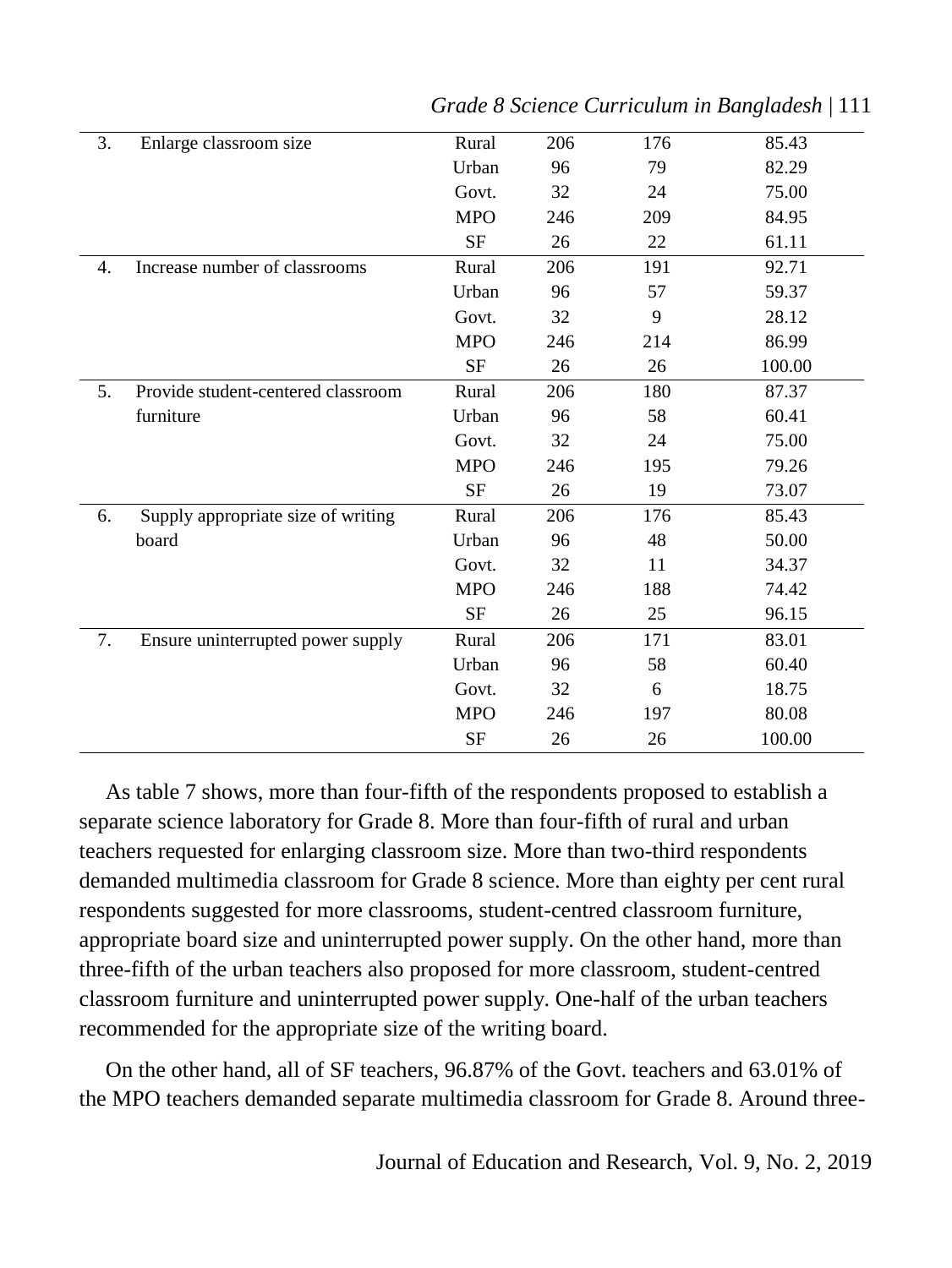fourth of the Govt. and MPO teachers demanded large classroom size and more than three-fifth of the SF teachers also demanded the same. Around three-fourth of the research participants proposed for the student-centered classroom furniture. Majority of the MPO teachers (74.42%) and SF teachers (96.15%) appealed for the appropriate size of writing board and around one-third of the Govt. teachers also claimed the same. All of the SF teachers and more than four-fifth of the MPO teachers proposed for increasing number of classrooms and continuous power supply. A significant number of Govt. teachers also recommended for increasing the number of classrooms (28.12%), appropriate size of writing board (34.37%) and uninterrupted power supply (18.75%). Both survey and interview participants, irrespective of their locations and types of schools, gave almost the same way forwards for effective implementation of the Grade 8 Science Curriculum. The major recommendations were reviewing Grade 8 science textbook for making it teacher-student friendly, the inclusion of practical in public examination, continuous in-service trainings on practical science teaching, creative questions, continuous assessment, adequate supply of scientific instruments and teaching aids, reducing class load and class size, quality teacher's guide, separate science laboratory and multimedia classroom for Grade 8, large and more classroom, continuous power supply and continuous instructional monitoring and mentoring.

#### **Discussion**

Findings show that the Grade 8 Science teachers used in this study agreed with all the challenges mentioned in the questionnaire affecting the implementation of Grade 8 science curriculum except the statement 'Grade 8 science curriculum is overloaded'. The findings reveal that unfriendly Grade 8 science textbook, absence of teachers' guide and students' dependency on guidebooks were identified as challenges under curriculum and textbook domain. Teachers agreed that the Grade 8 science curriculum was not overloaded, but the Grade 8 Science textbook was not student-friendly. The textbook did not have enough exercises at the end of every chapter. Textbook incorporated practical, which needs more explicit instructions. The textbook did not provide guidelines to develop low cost or no cost teaching aids. Furthermore, the textbook was not a self-driven and did not help students to develop higher-order thinking ability. These teachers also expressed their concerned-on Students' dependency on guide book was identified as a challenge. A good textbook can help students to reduce guide book dependency.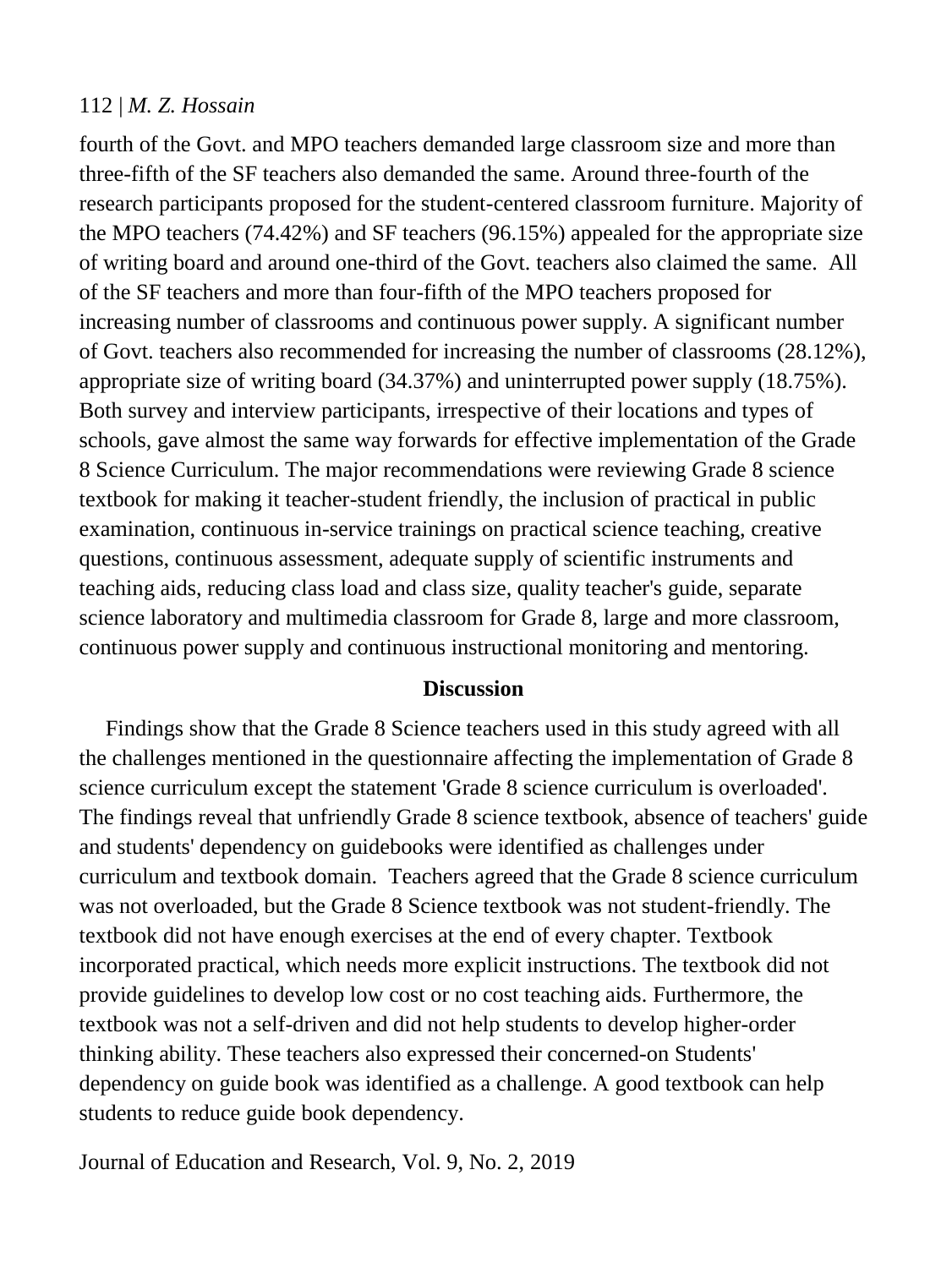#### *Grade 8 Science Curriculum in Bangladesh* | 113

Teachers' excess class load, scarcity of scientific instruments, unsuitable classroom furniture and classroom size, large class size and absence of regional resource center were also identified as challenges under instructional facilities domain. This study found that there was a serious lack of instructional facilities and resources almost in every school in Bangladesh, which is very similar to Ayodele (2009) findings. He found that lack of well-equipped laboratory, lack of qualified teachers, inadequate science teachers, poor utilization of available science teaching materials and large class size. Likewise, Adeogun (2006) discovered a very strong positive significant relationship between instructional resources and academic performance. He showed that students' academic performances increased significantly if teachers guide students with sufficient instructional facilities. The work also aligned with Ekpo (2006) who argued that students are compelled to memorise due to the absence of necessary equipment for experimentation. Moreover, this current study indicated that classroom organization should support teachers' activities. A well-organized classroom help teacher to execute curriculum plan. According to Ehiametalor (2011), facilities are those factors which enable production workers to achieve the goals of an organization. Similarly, Olokor (2006) observed that the use of instructional facilities enhances learning experiences and leads to interaction within the learning environment.

Teachers further identified that lack of skills for using student-centered teaching approach, limitations in writing creative questions and limitations in applying practical science teaching approach as challenges under teachers' professional skills domain which were similar to the findings of Rahman and Begum (2012). They showed that, in Bangladesh, teachers are facing problems in explaining the science content, in providing real-life examples in linking the principles of science with real-life examples and, in providing current ideas regarding science content. This study finding also agreed with some earlier studies (e.g. Mupa & Chinooneka, 2015; Zwane & Malale, 2018) which pointed out that lack of professional skills among teachers lead to inappropriate teaching methods which affects effective learning. Adams and Onyene (2011) expressed the qualification and experience of the teacher as a pre-requisite to the effective implementation of the curriculum.

This study explored that the existing facilities in secondary schools in Bangladesh did not support curriculum implementation requirements. In this regards, rural schools are suffering more than urban schools. Government schools are found in better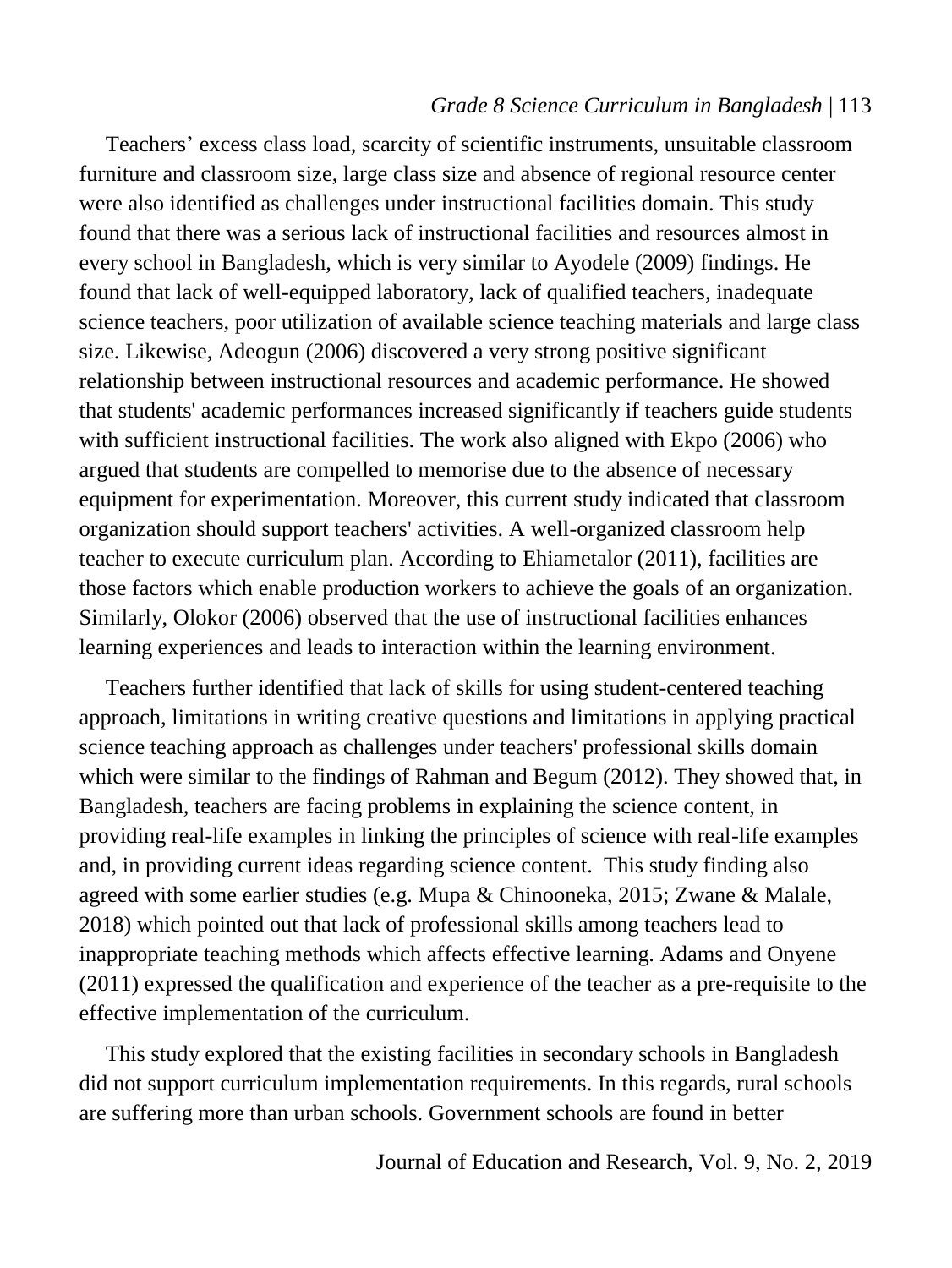condition than MPO schools. SF schools are suffering the worst. This study explored the way forwards to overcome the identified challenges. These are the introduction of good textbook and teachers guide, reduce teachers' class load, adequate supply of scientific aids and instruments, suitable classroom furniture and classroom size, small class size, establish regional resource centers and continuous professional development initiatives for teachers which will enable teachers to deliver effective teaching thereby leading to the attainment of behavioral objectives.

The achievement of objectives of any level of education depends largely on the effective implementation of its planned programme (Ahmadi & Lukman, 2015). Onyeachu (2008) observed that no matter how well a curriculum of any subject is planned, designed and documented, implementation is important. This is because the problem of most programmes arises at the implementation stage. Without taking appropriate prior preparation, MoE in Bangladesh introduced science curriculum 2012 at Grade 8 in secondary schools. The challenges identified by the Science teachers remained the same as they faced while implementing science curriculum 1995. The MoE needs to look at curriculum implementation as a change process and develop the system to manage the change effectively.

## **Acknowledgements**

This article is a part of my PhD study. I acknowledge with gratitude for outstanding support and proficient guidance of my supervisor Professor Dr. Golam Kabir, Ex. Director, IER and Chairperson, Department of Botany, Rajshahi University and Co-Supervisor Professor Dr. Siddiur Rahman, Ex. Director IER, Dhaka University.

## **References**

- Adams, D., & Onyene, F. (2011). *The quality of education in developing countries.*  Cambridge, MA: Harvard University Press.
- Adeogun, A. A. (2006). Instructional resources and school effectiveness in private and public secondary schools in Lagos State. *Lagos Journal of Educational Administration and Planning, 1*(1), 74 – 81.
- Ahmadi, A. A., & Lukman, A. A. (2015). Issues and prospect of effective implementation of new secondary school curriculum in Nigeria. *Journal of Education and Practice, 34*(6), 29-39.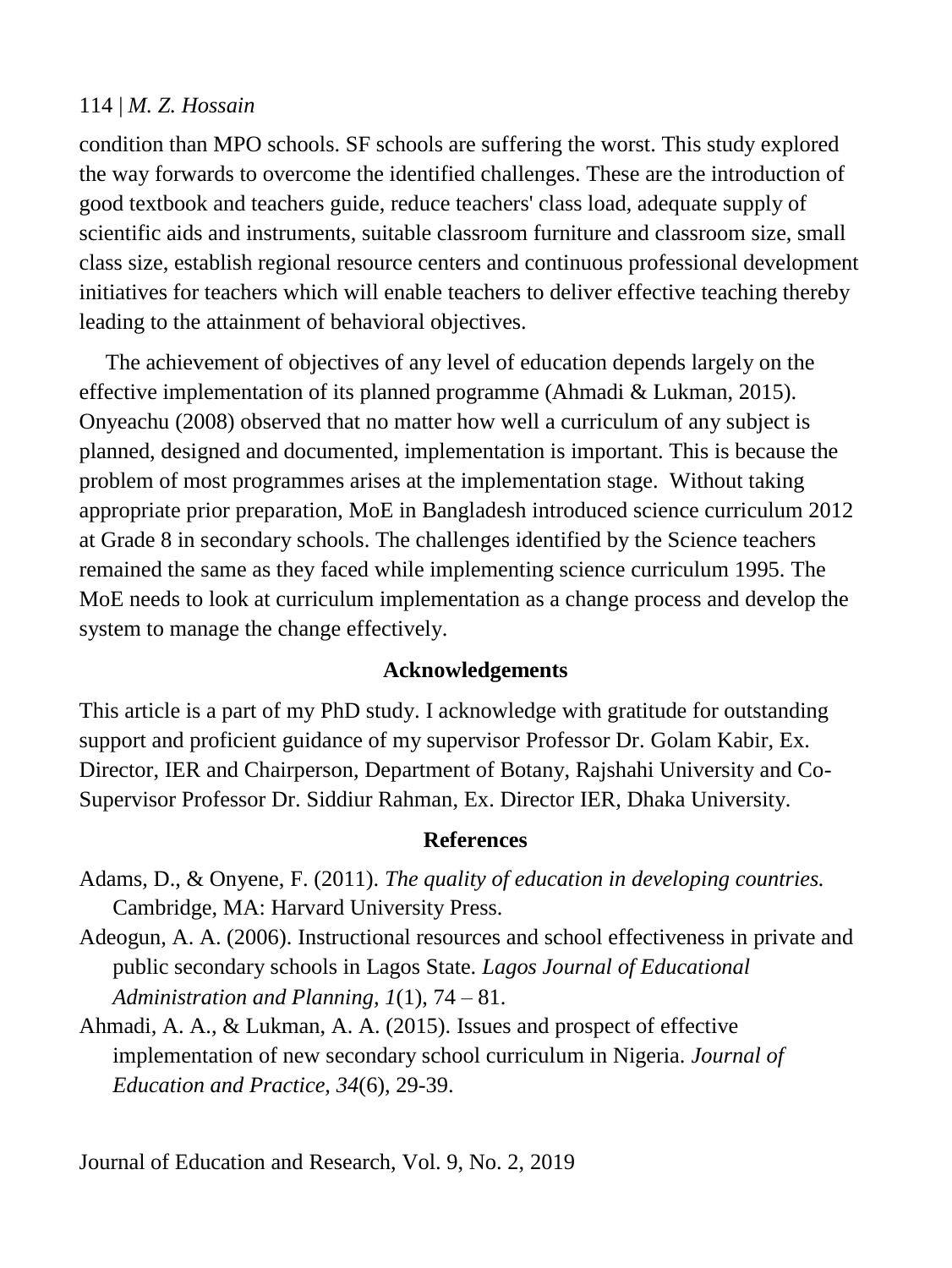- Ashley, L. D. (2012). Case study research. In J. Arthur, M. Waring, R. Coe, & L. V.Hedges (Eds.), *Research methods and methodologies in education* (pp. 102–107). London, England: Sage.
- Ayodele, M. A. (2009). Teachers perception on environmental education curriculum delivery in Nigeria: A case study of Federal Capital Territory. *50th Annual Conference Proceedings of Science Teachers Association of Nigeria*, 203–208.
- Bangladesh Bureau of Educational Information and Statistics. (2018). *Bangladesh education statistics 2018.* Dhaka, Bangladesh: Author.
- Biesta, G. (2012). Mixed methods. In J. Arthur, M. Waring, R. Coe, & L. V. Hedges (Eds.), *Research methods and methodologies in education* (pp. 147–152). London, England: Sage.
- Chaney, B., & Lewis, L. (2007). *Public school principals report on their school facilities.* Washington, DC: National Center for Education Statistics, Institute of Education Sciences.
- Chowdhury, S. K. (2009). Problems and prospects of science education in Bangladesh. *AIP Conference Proceedings 1119,* 83-84. <https://doi.org/10.1063/1.3137919>
- Creswell, J. W. (2005). *Educational research: Planning, conducting and evaluating quantitative and qualitative research* (2nd ed.). New Jersey, NJ: Pearson.
- Creswell, J. W. (2009). *Research design: Qualitative, quantitative, and mixed methods approaches* (3rd ed.). Thousand Oaks, CA: Sage.
- Dhakal, R. K. (2017). "Confronting the dragons at the door": A call for transformative learning in teacher education. *Journal of Education and Research, 7*(2), 54-69. <https://doi.org/10.3126/jer.v7i2.21247>
- Dörnyei, Z. (2007). *Research methods in applied linguistics: Quantitative, qualitative, and mixed methodologies.* Oxford, England: Oxford University Press.
- Ehiametalor, E. T. (2011). *School facilities management practices in Nigeria: Current issues in educational management*. Benin, Nigeria: Uniben Press.
- Ekpo, J. (2006). Tips on teaching difficult concept in senior secondary school chemistry. *Review of Education, 17*(1), 1-8 .
- Fullan, M. (2007). *The new meaning of educational change* (4th ed). New York, NY: Teachers College Press.
- Hossain, Z. M. (2015). National curriculum 2012: Moving towards 21st century. *Bangladesh Education Journal, 6*(2), 9-23.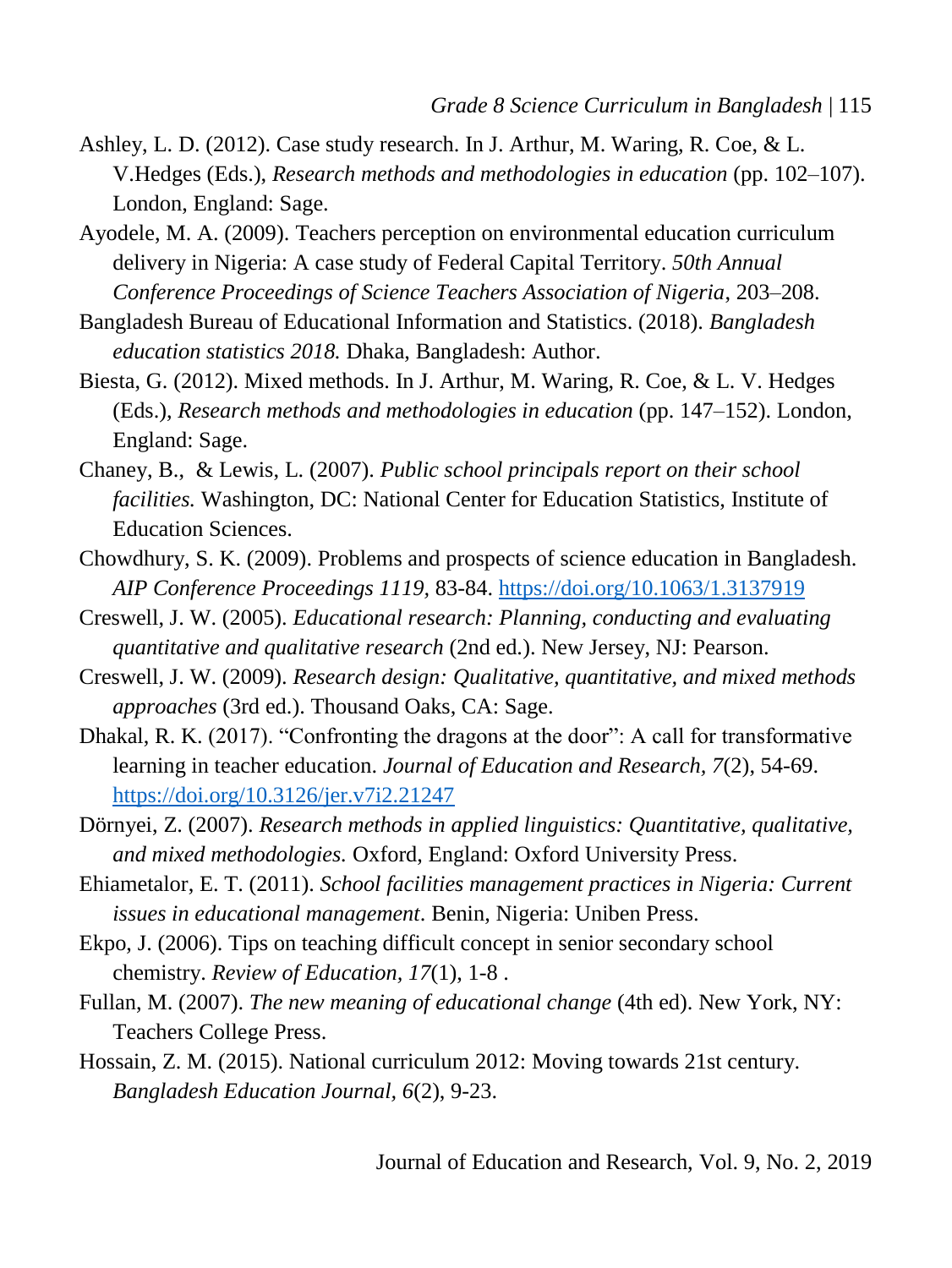116 | *M. Z. Hossain*

- Hossain, M. (2000). *Identifying shortcomings of school science teaching recommending the Bangladesh Open University's assistance to improve the situation*. Retrieved from<http://www.col.org/forum/PCFpapers/hossain.pdf>
- Johnson, B., & Christensen, L. (2008). *Educational research* (3rd ed.). Thousand Oaks, CA: Sage.
- Labane, N. (2009). *Planning and managing curriculum implementation in rural schools: An investigation.* Port Elizabeth, South Africa: Nelson Mandela Metropolitan University.
- Mkpa, M. A. (2007). Challenges of implementing the school curriculum in Nigeria. *Journal of Curriculum Studies, 12*(1), 9-17.
- Macdonald, J. B. (1965). Educational models for instruction: Introduction. In J. B. Macdonald & R. R. Leeper (Eds.), *Theories of instruction* (pp. 1–7). Washington, DC: Association for Supervision and Curriculum.
- Ministry of Education. (2016). *Reports of professional development initiatives*. Dhaka, Bangladesh: Secondary Education Sector Investment Program, Ministry of Education.
- Mullis, I. V. S., & Martin, M. O. (2013). *TIMSS 2015 assessment frameworks.* Chestnut Hill, PA: Lynch School of Education, Boston College.
- Mupa, P., & Chinooneka, T. I. (2015). Factors contributing to ineffective teaching and learning in primary schools: Why are schools in decadence? *Journal of Education and Practice, 6*(19), 125-132. Retrieved from <https://files.eric.ed.gov/fulltext/EJ1079543.pdf>
- National Curriculum and Textbook Board. (2010). *An evaluation and need assessment study on secondary level curriculum*. Dhaka, Bangladesh: Author.
- Ogar, O. E., & Opoh, F. A. (2015). Teachers perceived problems of curriculum implementation in tertiary institutions in Cross River State of Nigeria. *Journal of Education and Practice, 6*(19), 145-152.
- Olokor, N. (2006). *Supervision and school administration in dynamics of educational administration and management.* Awka, Nigeria: Meks Publishing Company.
- Onyeachu, E. (2008). Teachers characteristics and school curriculum implementation in Nigeria secondary schools: A theoretical review. *Journal of the Nigerian Academy of Education, 1*, 118-120.